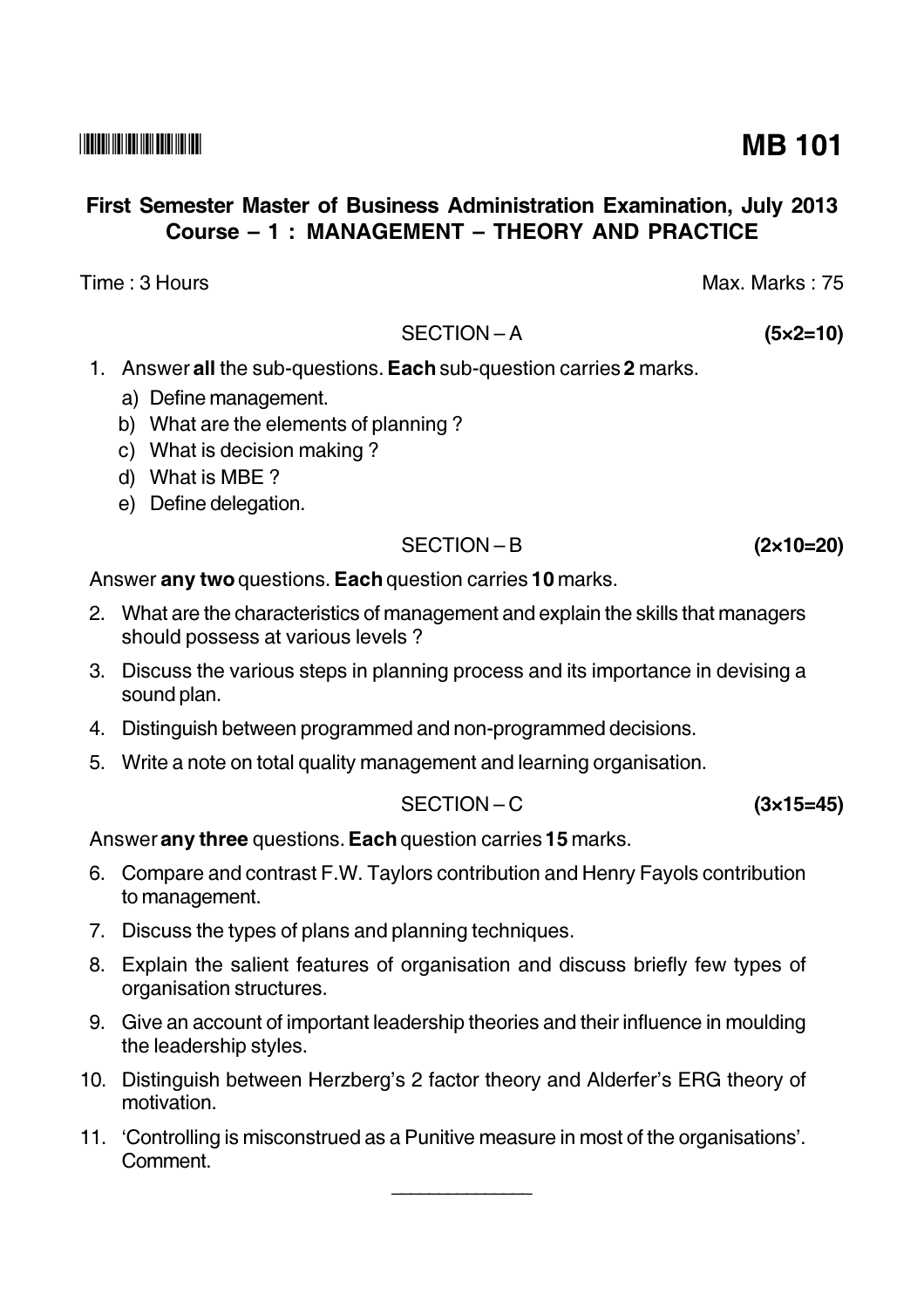## First Semester M.B.A. Examination, July 2013 Course - 2: MANAGERIAL ECONOMICS

Time : 3 Hours

## $SFCITION - A$

Answer all sub-questions. Each sub-question carries two marks.  $(5 \times 2 = 10)$ 

- 1. a) List out the exceptions to the law of demand.
	- b) Define managerial economics.
	- c) Define demand.
	- d) What is duopoly?
	- e) What is Inflation?

## SECTION-B

## Answer any two questions. Each question carries ten marks.

- 2. Explain the factors influencing managerial decisions.
- 3. Explain the meaning, significance, purpose of forecasting and also give the criteria of a good forecasting method.
- 4. Explain different degrees of price discrimination.
- 5. Discuss the features of monopolistic markets.

## SECTION-C

Answer any three questions. Each question carries fifteen marks.  $(3x15=45)$ 

- 6. What do you mean by equilibrium of the firm? How it can be achieved by the firm and the industry under different market conditions?
- 7. Discuss the various methods of forecasting the demand for a new product.
- 8. What do you understand by pricing? Discuss the factors affecting pricing decisions.
- 9. Explain the cost output relationship in both the short run and long run periods.
- 10. Describe the role of managerial economics in business decision making.
- 11. Explain the relationship between demand and revenue under different elasticities  $of$  demand

Max Marks  $\cdot$  75

 $(2\times10=20)$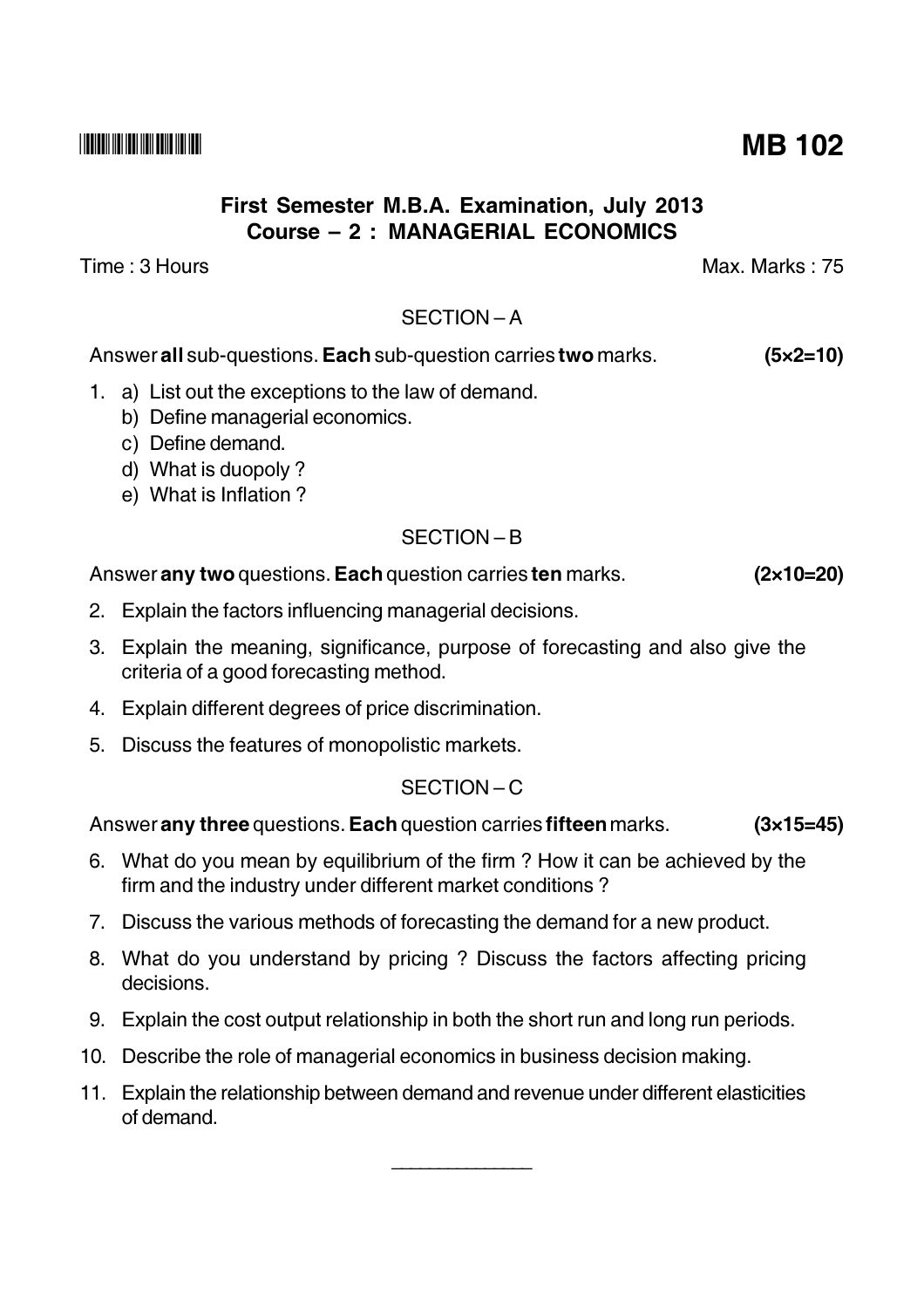# First Semester M.B.A. Examination, July 2013 Course - III : ACCOUNTING FOR MANAGERS

Time: 3 Hours

## $SFCITION - A$

- 1. Answer all sub-questions. Each carries 2 marks.
	- a) What do you mean by convention of conservatism?
	- b) Distinguish between cash and accrual basis of accounting.
	- c) What is responsibility accounting?
	- d) What is master budget?
	- e) What is capital gearing ratio?

## $SECTION - B$

Answer any two questions. Each question carries 10 marks.

- 2. Explain the various accounting conventions which influence the preparation of financial statements.
- 3. Journalise the following transactions:
	- i) Paid rent of building Rs. 12,000, half of the building is used by the proprietors for residential purpose
	- ii) Paid for insurance of the above building in advance Rs. 1,000
	- iii) Paid life insurance premium Rs. 2,000
	- iv) Paid income tax Rs. 3,000
	- v) Salary due to clerk Rs. 500
	- vi) Charge depreciation on furniture  $@$  10 % p.a. for one month (furniture Rs. 20,000).
- 4. How do you treat the following items of adjustments appearing outside the Trial Balance?
	- a) Outstanding expenses
	- b) Additional bad debts
	- c) Incomes received in advance
	- d) Depreciation
	- e) Interest on capital
- 5. What are subsidiary books? Explain their significance.

# **MB 103**

Max. Marks: 75

 $(5x2=10)$ 

 $(2\times10=20)$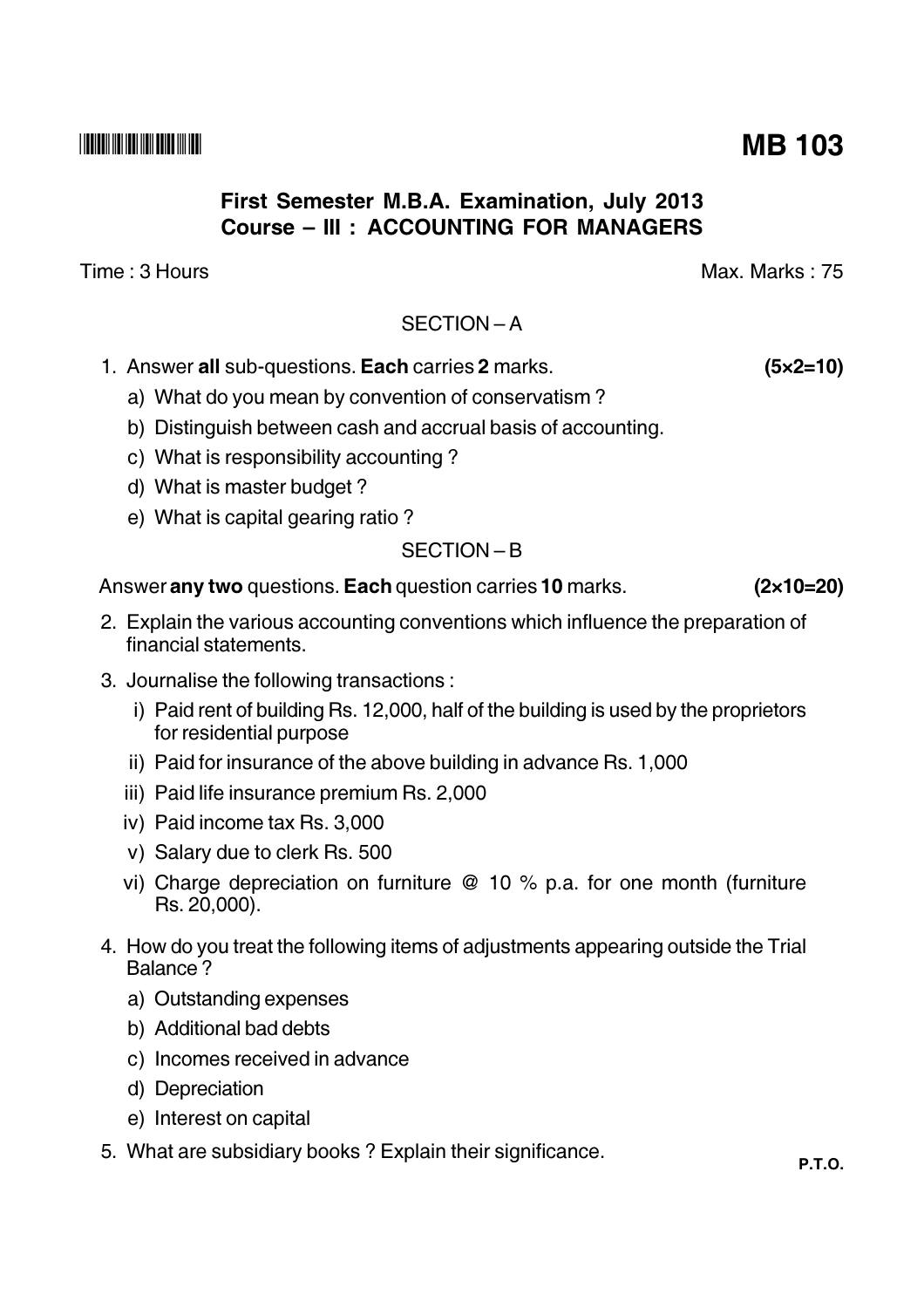## **THE REAL AND A REAL PROPERTY AND A**

#### SECTION-C

Answer any three questions. Each question carries 15 marks.  $(3\times15=45)$ 

- 6. What is cost-volume-profit analysis? Explain its importance and limitations.
- 7. Distinguish between cash flow statement and funds flow statement.
- 8. Discuss the various liquidity ratios. How should one interpret them?
- 9. From the following summarized Balance Sheets of Sri Venkateshwara Co. Ltd., as on 31-03-2009 and 31-03-2010, prepare a Cash Flow Statement.

| <b>Liabilities</b>             | 31-03-2009 | 31-03-2010 |
|--------------------------------|------------|------------|
|                                | (Rs.)      | (Rs.)      |
| Share capital                  | 4,50,000   | 5,00,000   |
| <b>General Reserve</b>         | 3,00,000   | 3,10,000   |
| <b>Profit and Loss Account</b> | 56,000     | 68,000     |
| Creditors                      | 1,68,000   | 1,34,000   |
| Mortgage Loan                  |            | 2,20,000   |
| <b>Provision for taxation</b>  | 75,000     | 10,000     |
|                                | 10,49,000  | 12,42,000  |
| <b>Assets</b>                  | 31-03-2009 | 31-03-2010 |
|                                | (Rs.)      | (Rs.)      |
| <b>Fixed Assets</b>            | 4,00,000   | 3,20,000   |
| Investments                    | 50,000     | 60,000     |
| <b>Stock</b>                   | 2,40,000   | 2,10,000   |
| <b>Debtors</b>                 | 2,10,000   | 4,55,000   |
| Bank                           | 1,49,000   | 1,97,000   |
|                                | 10,49,000  | 12,42,000  |

#### **Additional information:**

- a) Investments costing Rs. 8,000 were sold during the year for Rs. 8,500
- b) Provision for taxation made during the year amounted to Rs. 9,000
- c) During the year, a part of the fixed assets costing Rs. 10,000 were sold for Rs. 12,000
- d) Dividend paid during the year amounted to Rs. 40,000.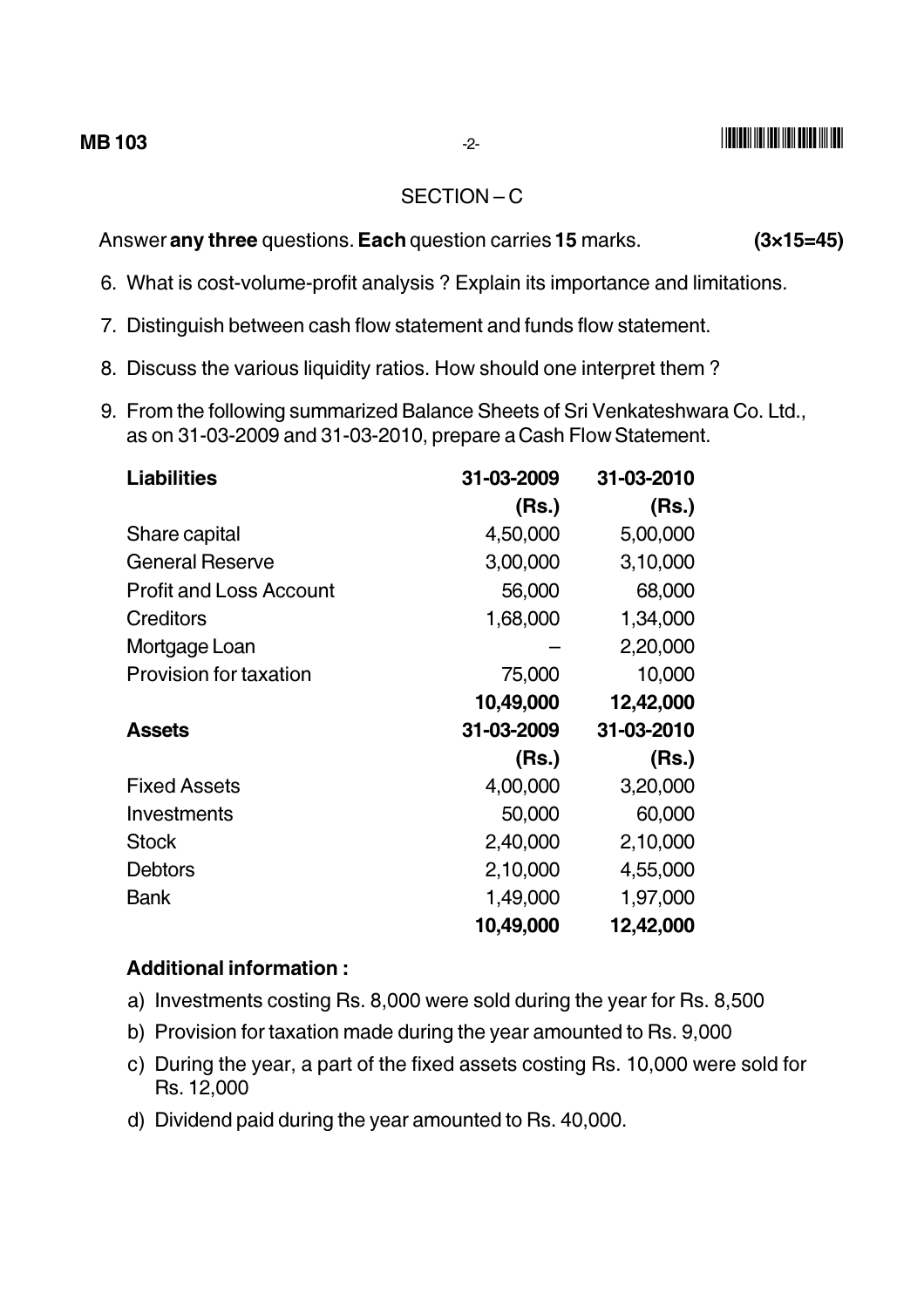## **THEIR REPORT OF A 1999 IN 1999.**

10. Following is an incomplete Balance Sheet given to you.

| <b>Liabilities</b>       | Rs.       | <b>Assets</b>       | Rs.       |
|--------------------------|-----------|---------------------|-----------|
| <b>Equity Capital</b>    | 3,00,000  | <b>Fixed Assets</b> |           |
| <b>Retained Earnings</b> | 3,00,000  | Inventories         |           |
| <b>Creditors</b>         |           | <b>Debtors</b>      |           |
|                          |           | Cash                |           |
|                          | 10,00,000 |                     | 10,00,000 |

You are given the additional information:

- a) Total Debt is 2/3 of the Net Worth
- b) Turnover of total assets is 1.8
- c) 30 days sales are in the form of Debtors
- d) Turnover of inventory is 2
- e) Cost of goods sold in the year is Rs. 9,00,000
- f) Acid Test Ratio is 1:1

Complete the Balance Sheet using the additional information.

11. The Trading results of Manasa Stores, Mysore for the last 2 years were as  $under:$ 

| Year | Sales (Rs.) | Profit (Rs.) |
|------|-------------|--------------|
| 2011 | 7,20,000    | 54,000       |
| 2012 | 8,40,000    | 78,000       |

Assuming that the capital structure and the selling price remains the same.

## **Calculate:**

- a) Profit Volume Ratio
- b) Fixed expenses
- c) Break Even Point
- d) Margin of Safety of 2011 and 2012
- e) Sales required to earn the desired profit of Rs. 90,000
- f) Profit at sales of Rs. 7,50,000.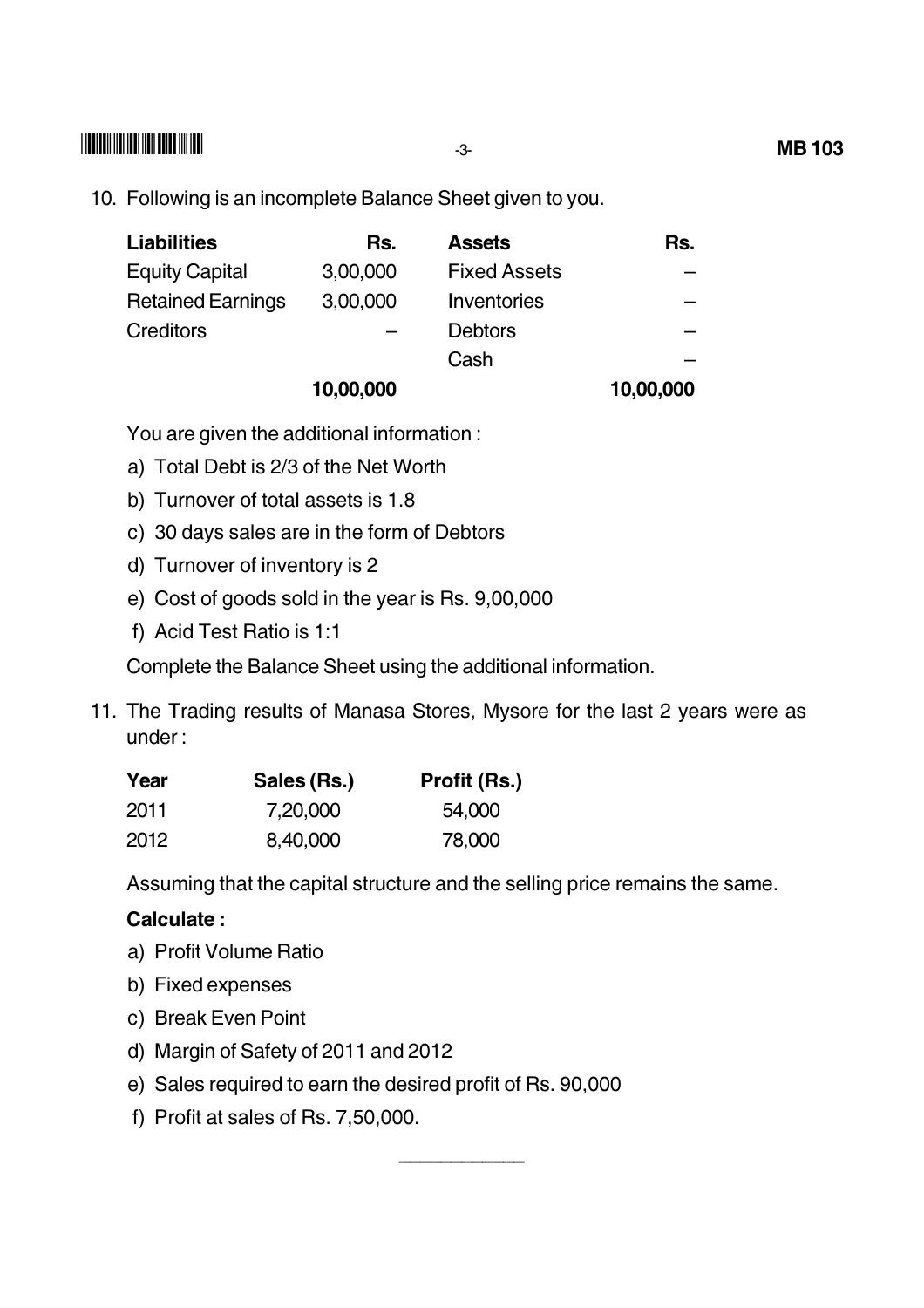## I Semester M.B.A. Examination, July 2013 **Course - IV: ORGANISATIONAL BEHAVIOUR**

Time: 3 Hours

Max. Marks: 75

## SECTION-A

- 1. Answer any five sub-questions. Each sub-question carries 2 marks.
	- a) What are perceptual errors?
	- b) Define organisational culture.
	- c) What do you mean by High morale?
	- d) What are attitudes?
	- e) Define motivation.

## $SFCITION - B$

Answer any two questions. Each question carries 10 marks.

- 2. Briefly explain the various models of organisational behaviour.
- 3. What is perception? Explain the steps in perceptual process.
- 4. How an internal factor of environment affect the success of organisation?
- 5. Explain the process of group decision making.

## $SFCITION - C$

Answer any three questions. Each question carries 15 marks.

- 6. Define organisational behaviour and explain the factors that influence organisational behaviour.
- 7. What do you mean by personality? Discuss the trait theory of personality.
- 8. Describe the various styles of leadership.
- 9. Define group cohesiveness and explain the consequences of high or low cohesiveness.
- 10. What is organisational change? Explain the factors that affect organisational change.
- 11. Critically evaluate the impact of organisational climate and organization culture on the organization effectiveness.

**MB 104**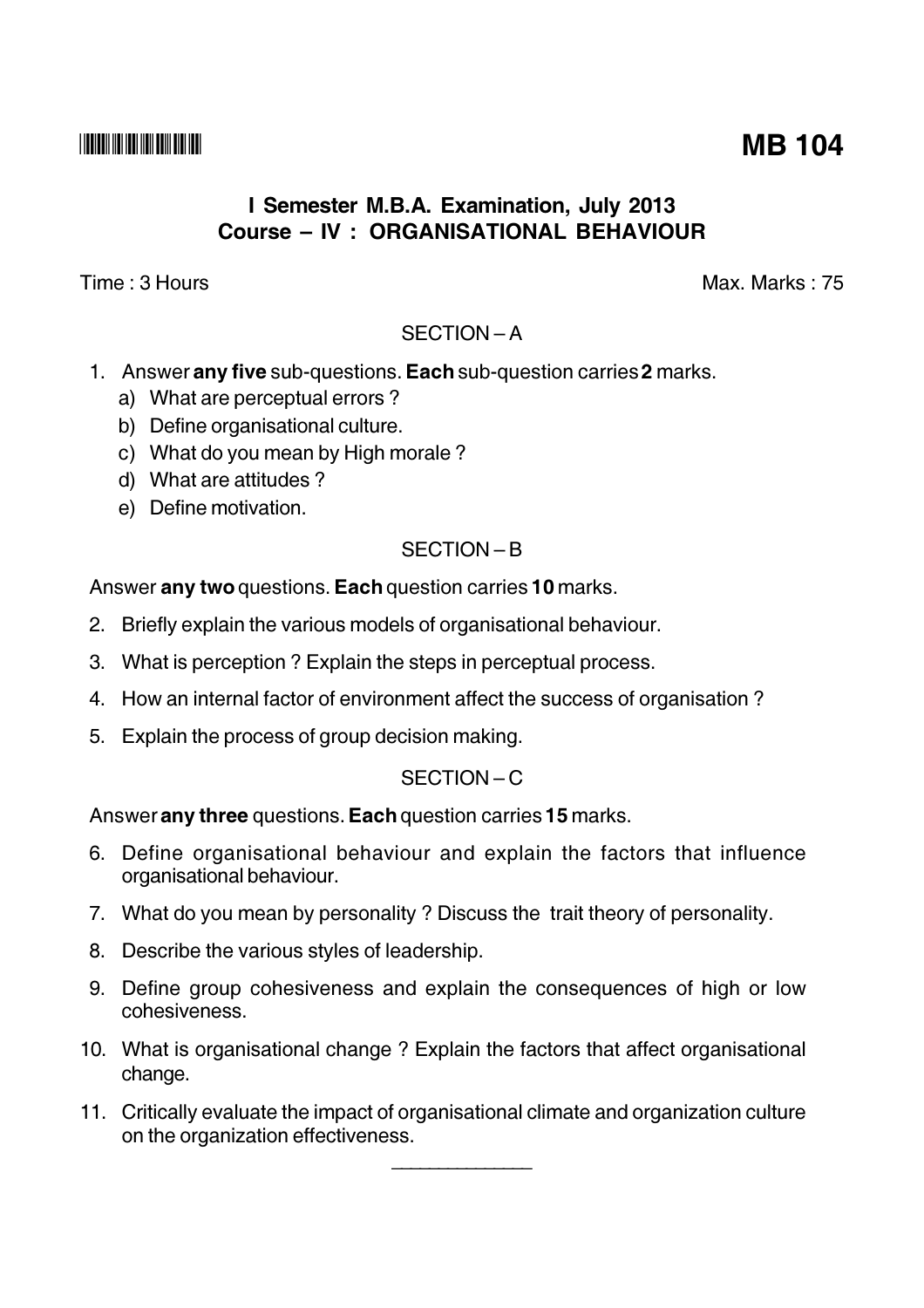## First Semester M.B.A. Examination, July 2013 (New Scheme) **MANAGEMENT**  $C - 5 -$  Quantitative Techniques

Time: 3 Hours

## SECTION-A

#### 1. Answer all the questions. Each question carries two marks.  $(2 \times 5 = 10)$

- a) Define statistics.
- b) What is coefficient of range?
- c) If  $A = \{b, d, e\}$  and  $A' = \{b, g, h\}$  what is U ?
- d) The cost function of a firm is given by  $2x + 10,000$ . Find the marginal and average cost.
- e) Differentiate between sample and population.

# SECTION-B

# Answer any two questions. Each question carries 10 marks.

- 2. Discuss the different methods of collecting secondary data.
- 3. Distribution of marks in accounting and financial management of 10 students in a certain test is given below. Find Spearman's rank correlation coefficient.

28 32 36 40 32 39 42 40 Marks in  $25$ 45 accounting Marks in FM 70 80 85 70 75 65 59 65 -54 70

- 4. There are three doctors, 4 engineers, 2 statisticians and 1 economist. A committee of 4 from among them is to be formed. Find the probability that the committee consist of
	- i) One of each kind
	- ii) At least one doctor
	- iii) Economist as a member and 3 others
- 5. Explain the binominal distribution.

**MB 105** 

 $(2\times10=20)$ 

Max. Marks: 75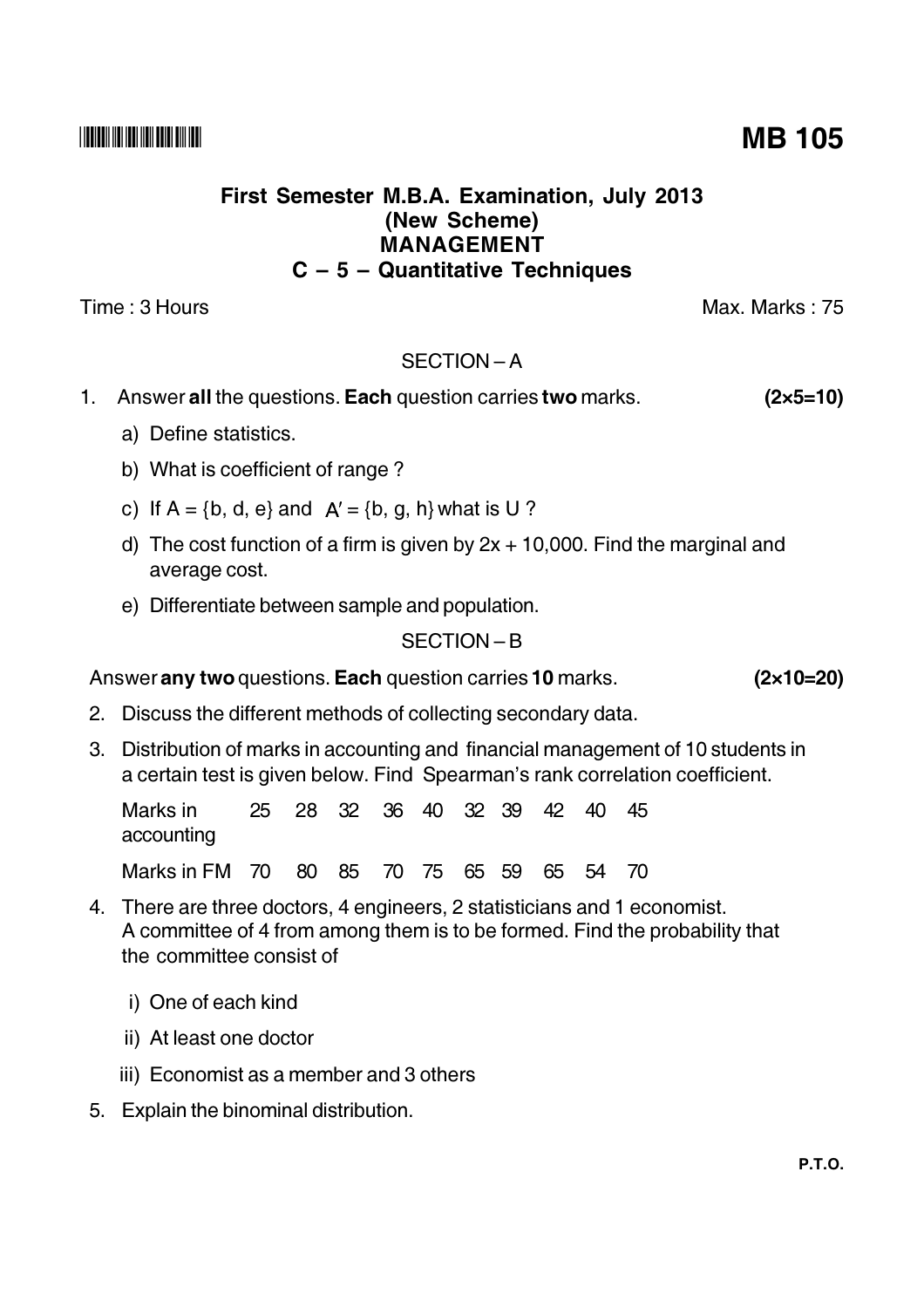#### **MB105**

## SECTION-C

Answer any three questions. Each carries 15 marks.

- 6. The cost function of a firm is Tc =  $300x 10x^2 + \frac{1}{3}x^3$ . Find the output at which the
	- i) Marginal cost is minimum
	- ii) Average cost is minimum
	- iii) Average cost is equal to marginal cost
- 7. In a factory, all the employees must join at least one of the three schemes viz., Pension scheme, provident fund or insurance scheme. On a particular day of a year, there were 780, 950 and 600 employees in pension, provident fund and insurance scheme respectively, out of the total number of employees 250 had opted for provident fund and insurance, 400 had opted for insurance and pension 180 had opted for pension and provident fund options. 80 Employees had opted for all the schemes. Find:
	- i) The total no. of employees in organization.
	- ii) No. of employees who have opted two schemes.
	- iii) No. of employees who have opted for pension only.

Substantiate your answer with Venn diagram.

- 8. Explain the signifcance of hypothesis in a statistical investigation.
- 9. In an intelligence test administered for 1000 students, the average score was 42 and standard deviation was 6. Assuming normal distribution. Find
	- i) The number of students exceeding 50
	- ii) The score exceeded by top 100 students
	- iii) The score obtained by last 200 students
- 10. Prove that median lies between mean and mode using the following data:

Age (below)  $10<sup>°</sup>$  $40$ 20 30 50 60 No. of persons 11 35 50 79 89 100

11. Critically evaluate the qualitative and quantitative techniques of sampling. Explain the merits and demerits of each.

 $(3\times15=45)$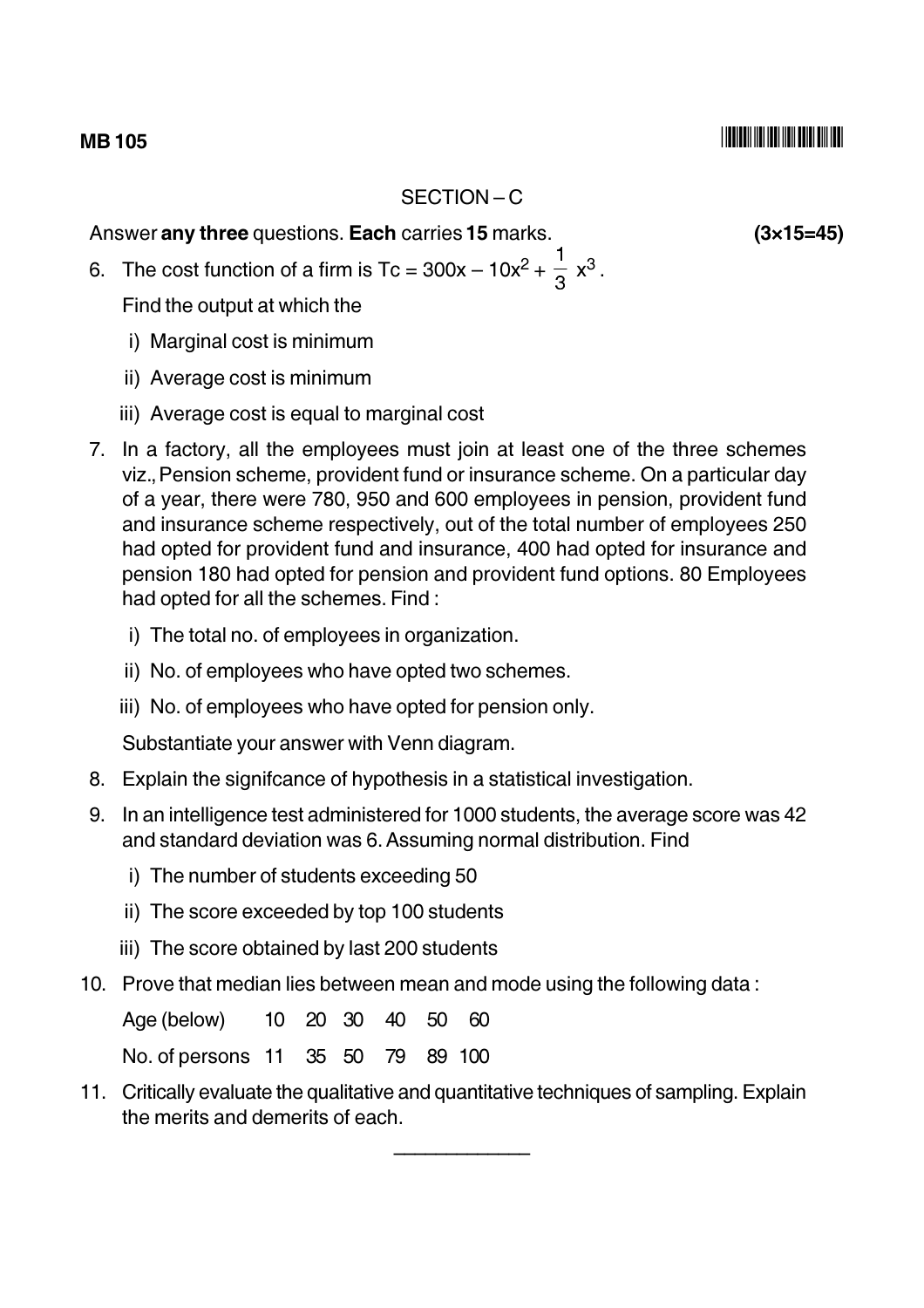## **THE REAL PROPERTY OF A REAL PROPERTY**

### First Semester M.B.A. Examination, July 2013 MANAGEMENT Course - VI : Business Ethics and Values

Time: 3 Hours

## $SFCITION - A$

- 1. Answer all sub-questions. Each sub-question carries two marks :  $(5 \times 2 = 10)$ 
	- a) Define business ethics.
	- b) What is quality of work life?
	- c) What is Whistle Blowing?
	- d) What do you mean by ethical convergence?
	- e) What is value?

## SECTION-B

Answer any two questions. Each question carries ten marks :  $(2\times10=20)$ 

- 2. "From ethical point of view, big business is always bad business" Discuss.
- 3. "Social responsibility of business is a fair practice of a game for frame" Discuss.
- 4. Describe the properties of value based management and ethical decision making.
- 5. Examine the ethical issues in promotional strategies.

## SECTION-C

Answer any three questions. Each question carries fifteen marks :  $(3\times15=45)$ 

- 6. Give a detailed account of pros and cons of downsizing of Human resources.
- 7. Define corporate culture and explain its determents in multinational organisations.

Max. Marks: 75

**MB 106**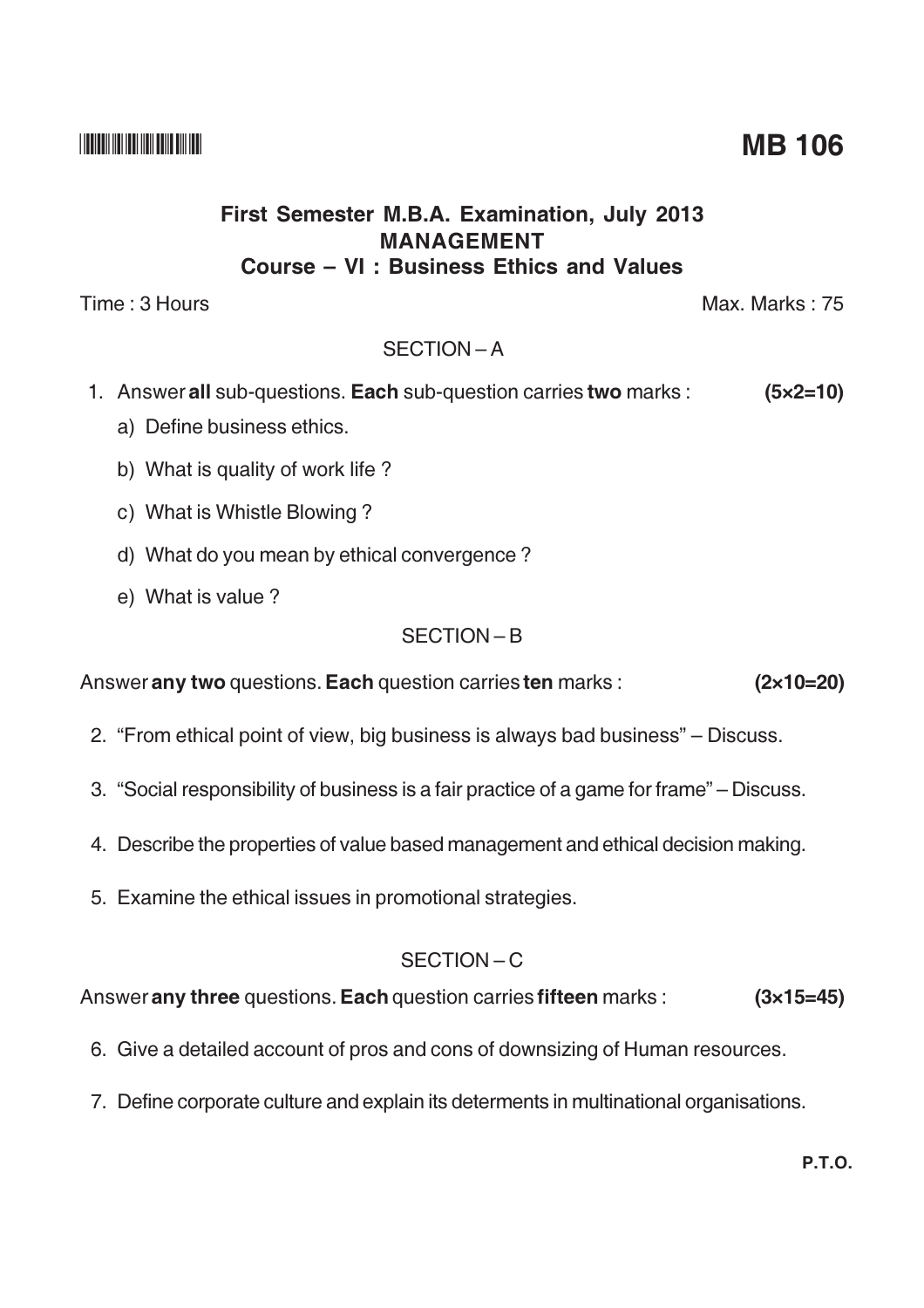#### **MB106**

- 8. Explain the steps taken by the government with respect to the following in India:
	- a) Sexual harassment in the working place.
	- b) Avoiding obscene and vulgarity in advertisement.
	- c) Protection of intellectual properties.
- 9. "India ranks among the most corrupt nations". How do you fight corruption ? Explain.
- 10. Discuss the ethical guidelines to help HR professionals in dealing with ethical issues of HRM.
- 11. Ethical problems do occur in business; explain reasons, sources and some guidelines to managers to make ethical decisions.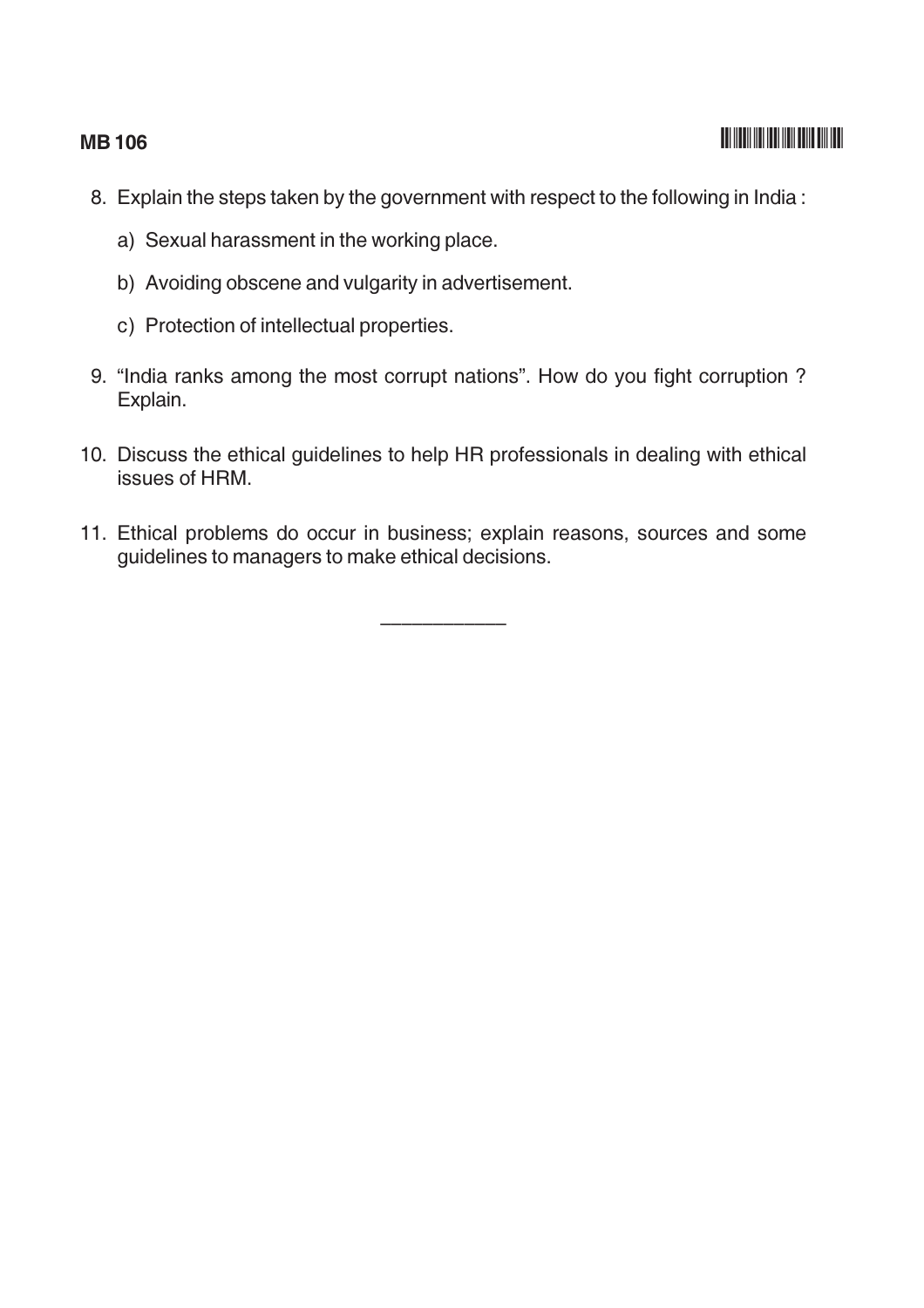## Third Semester M.B.A. Examination, July 2013 **MANAGEMENT** Course – 13: Management of Small Business and Entrepreneurship **Development**

Time: 3 Hours

## SECTION-A

#### 1. Answer any five sub-questions, each sub-question carries 2 marks.  $(5x2=10)$

- a) Define Entrepreneur.
- b) Who is an intrapreneur?
- c) State the theory of entrepreneurship motivation.
- d) What are the non-quantifiable projects?
- e) What is NAYE?
- f) What are the external source of finance?
- g) Bring out the names of few successful women entrepreneurs.

## SECTION-B

#### Answer any four questions, each question carries 5 marks.  $(4 \times 5 = 20)$

- 2. Explain the characteristics of successful entrepreneur.
- 3. Give an account of types of entrepreneurs with suitable examples.
- 4. Briefly explain the process of EDP.
- 5. What are the sources of project identification?
- 6. Bring out the problems of rural entrepreneurs.
- 7. What are the common errors in project formulation?

### $SFCITION - C$

#### Answer any three question. Each questions carries 10 marks.  $(3\times10=30)$

- 8. Discuss the various theories of entrepreneurship and their relevance in intrapreneurial development.
- 9. Explain the steps involved in developing a project report.

Max. Marks: 75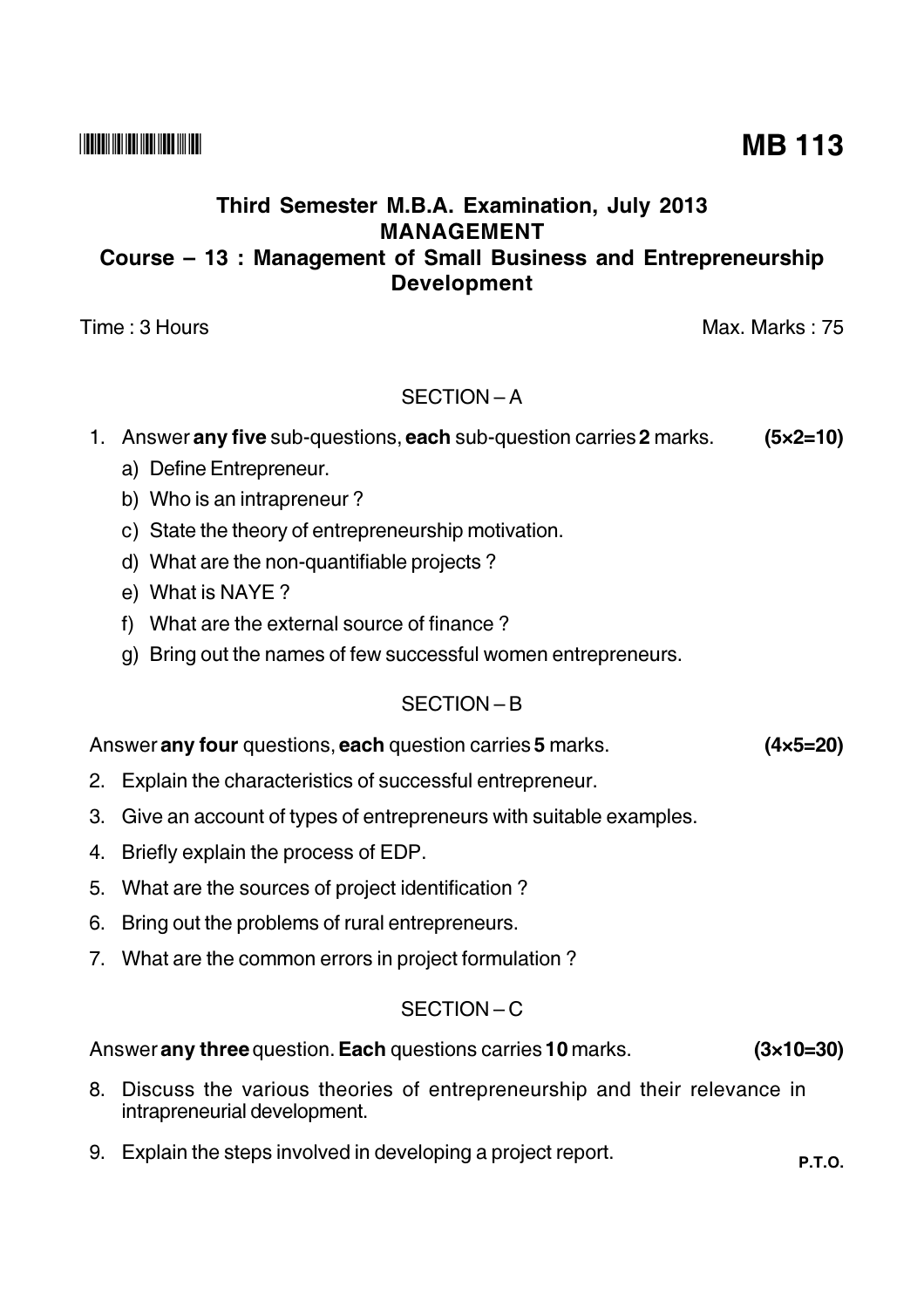**MB113** 

- 
- 10. Critically assess the problems and prospects of MSME's in the wave of globalization.
- 11. Discuss the support from various institutions for the small scale industries.
- 12. 'The obstacles for women entrepreneurs are women themselves'. Discuss.

#### SECTION-D

#### 13. Case (Compulsory).

Baba Bazaar is the first Indian E-commerce site offering the convenience to order fresh vegetables and other related food products of various companies, including Nestles and Dabur, over the net. This concept has been tried successfully in Australia and the US. Currently, Baba Bazaar is catering to only selected areas in Chandigarh, Delhi, New Delhi, Noida and parts of Gurgaon. They have plans to extend operations to other major cities for nation-wide operations.

Baba Bazaar launched its web site storefront in early 1998. The initial response was mixed. However, their promotional strategy has facilitated building an extensive customer base. At present Baba Bazaar has a customer base of more than two thousand. This base is growing steadily. They are adding to their base, eight to ten new customers everyday.

Baba Bazaar started with the sale of vegetables as they felt that being a very basic commodity, the market potential was unlimited. From vegetables, they moved on to other food products to become a one-stop shop for foodstuffs. As the volume of business grows, they plan to go in for backward integration and start sourcing the vegetables from the farmers. This will ensure that consumers get better and more fresh vegetables and food products.

Baba Bazaar had devised an inexpensive but engaging procedure of securing the transactions and building 'relationship'. To becomes a preferred Baba Bazaar shopper, the customer has to fill up a simple registration form online. The details furnished in this form are verified telephonically by the staff of Baba Bazaar, On verification, the shopper (customer) is issued a shopper access password, which is required to be used at the time of ordering goods on the site. This password is sent to the shopper by courier to ensure security along with the 'User's Manual'. This manual introduces Baba Bazaar to the shoppers and quides them through it. This has enabled them to initiate a 'relationship' building process before the shopper places the first order. It has also allowed them 'to build trust' and give shopper a positive impression of the business-essential ingredients for the development and growth of their 'online' business.

 $(1 \times 15 = 15)$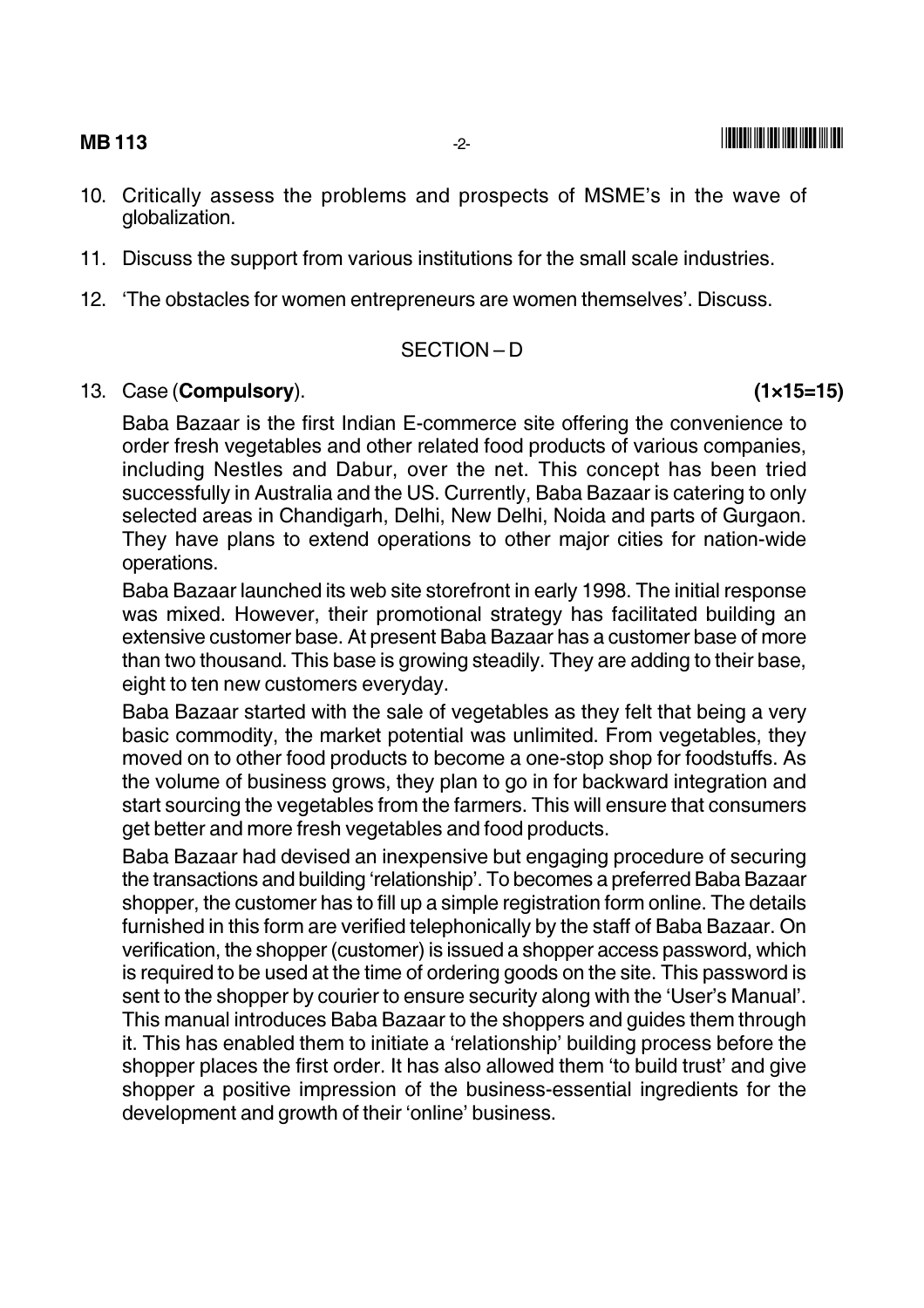The shoppers are required to make payment on delivery and have been given the following options:

- Cash on delivery  $\bullet$
- Post-dated cheques for up to one week from the time of the delivery
- At the time of the next delivery

This procedure has been designed for the following reasons:

- In India customers do not entertain payment before receiving the goods and/or services
- High processing cost of credit cards transactions, which according to them is about 4-5% of the total transaction cost. This would increase the cost of goods.
- Low penetration of credit cards; and
- Absence of secure payment gateways.

The procedure has enabled them to ensure the prices of goods are competitive, build an extensive database of their shoppers specific needs and requirements and provide their shoppers personalised service.

The owners of Baba Bazaar developed the web storefront in-house because available software was unable to provide a seamless integration of their operations. This has also enabled them to incorporate shoppers' suggestions and update the web site on an ongoing basis. Website is simple, product display assists shoppers in making their shopping decisions, easy to navigate, the order form is simple to complete and an order can be placed with a few clicks of the mouse. What started off as a basic E-com web site grew to be a consumer-centric website within a short period. This is primarily due to the overwhelming response to the site and the felt-need to grow by ensuring fulfilment of the customers expectations. This strategy has also ensured steady growth in business.

Baba Bazaar is currently patronised by the yuppie, rushed for time working wives, who would be able to get to their nearest vegetable grocer, place an order and have it waiting on their doorstep, when they reach home, all by the click of a mouse from their work desk. Well, it is a matter of time when ordinary housewives may also begin using this website.

## Question:

- 1) Analyse the case in the light of SWOT analysis.
- 2) Do you suggest any other environmental scanning technique?
- 3) Critically evaluate the scope for e-marketing.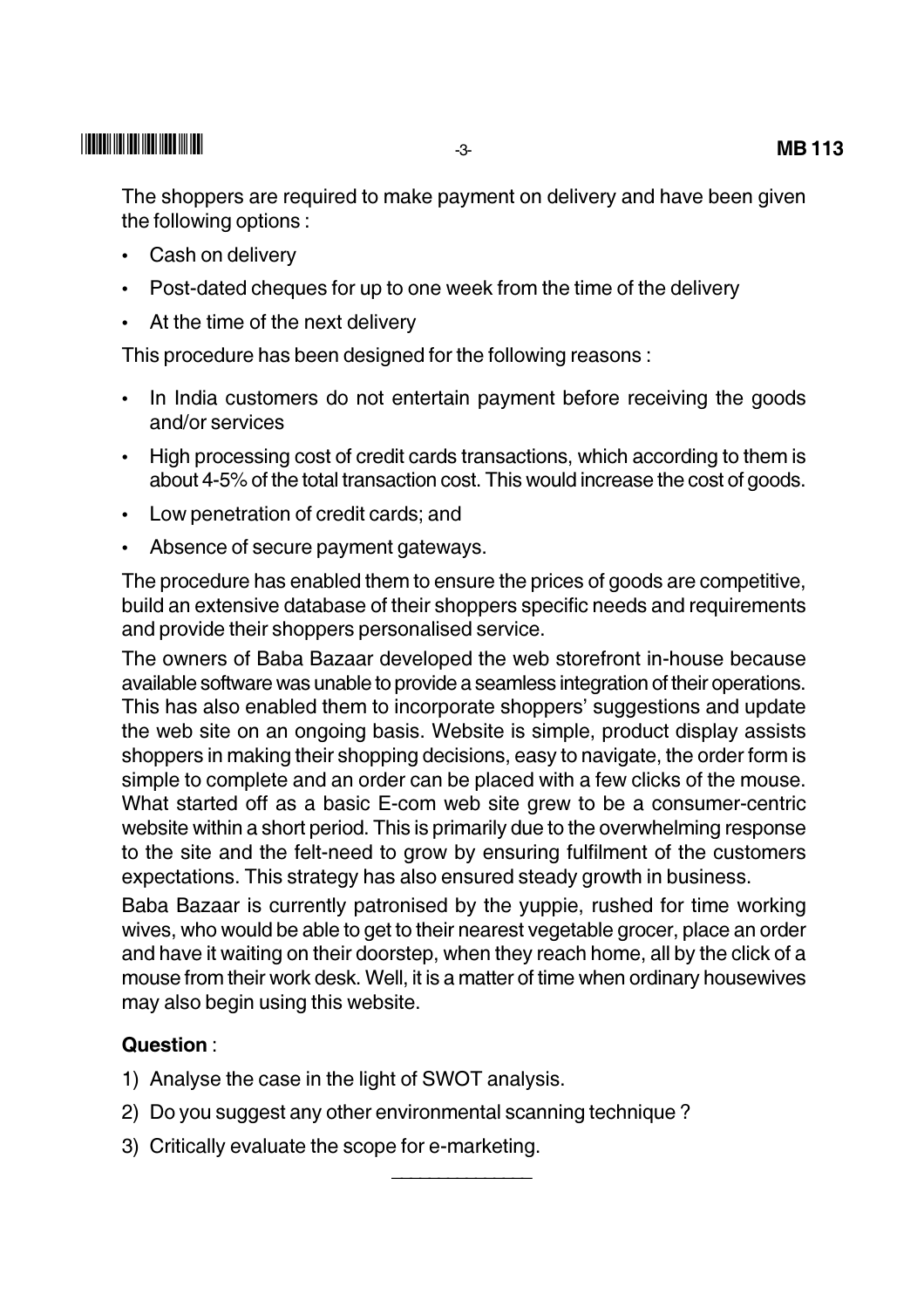## III Semester M.B.A. Examination, July 2013 **Course - 14: BUSINESS POLICY AND STRATEGIC MANAGEMENT**

Time : 3 Hours

## SECTION-A

#### Answer any five sub-questions. Each sub-question carries 2 marks.  $(2 \times 5 = 10)$

- 1. a) Define strategy.
	- b) Define core competence.
	- c) Distinguish between goals and targets.
	- d) Who are the cost leaders?
	- e) What do you mean by corporate restructuring?
	- f) What are preventive controls?

## $SFCITION - B$

## Answer any four questions. Each question carries 5 marks.

- 2. List out the factors that affect turn around management.
- 3. Indicate the reasons for business diversification strategies.
- 4. Enumerate the qualities of an effective mission statement.
- 5. State Michael E. Porters model of industry analysis.
- 6. Why do corporate alliances fail?
- 7. Distinguish between cost control and cost reduction strategies.

# $SFCITION - C$

#### Answer any three questions. Each question carries 10 marks.  $(3\times10=30)$

- 8. Discuss the various stages of the evolution of Business policy and strategic management.
- 9. Discuss the various dimensions of setting corporate objectives.
- 10. Define grand strategies and explain their various forms.
- 11. "Devicing a strategy is easier than its implementation". Discuss.
- 12. Explain the opportunities and obstacles for globalising Indian Business.

 $(4 \times 5 = 20)$ 

Max Marks  $\cdot$  75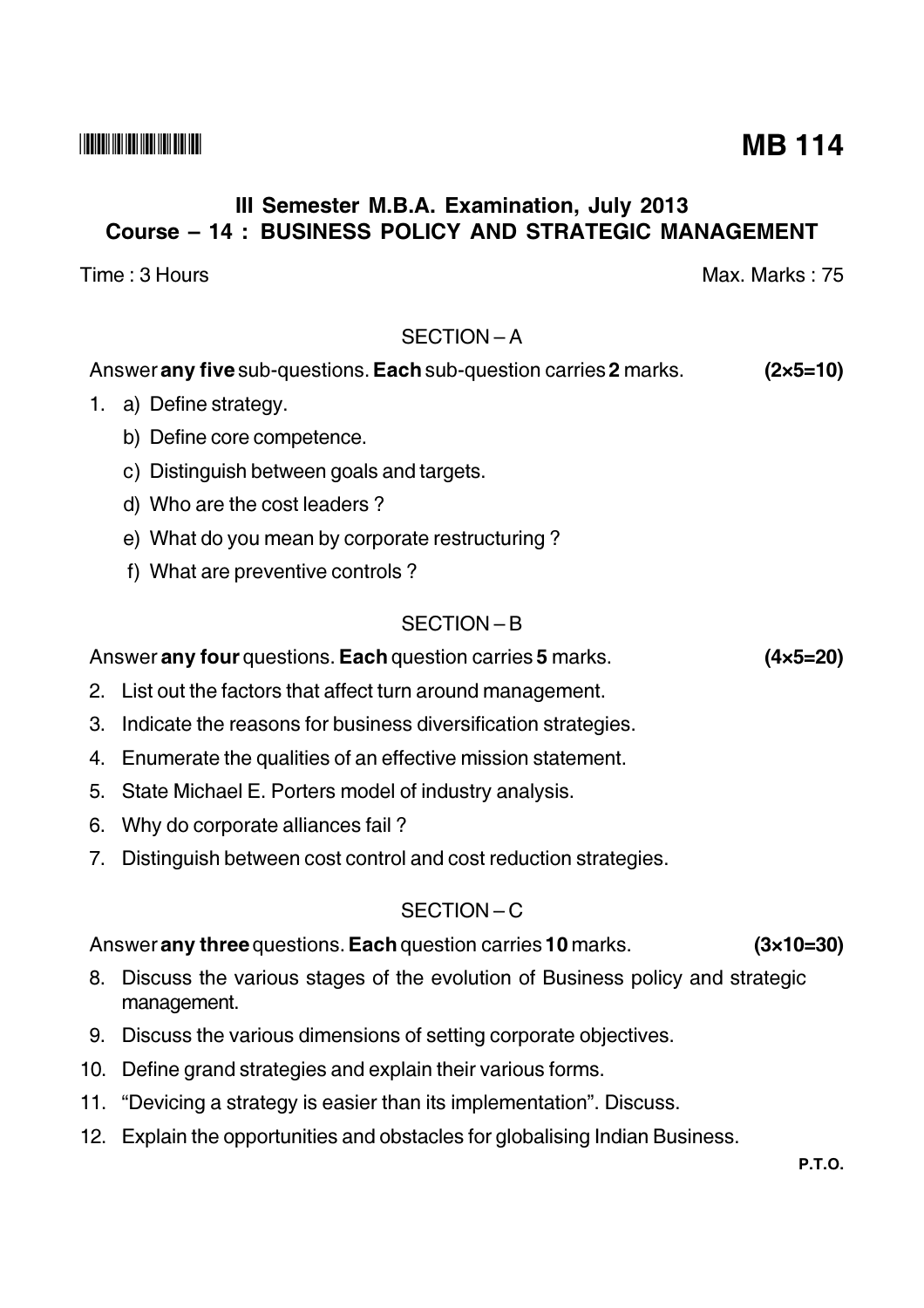#### **MB114**

#### SECTION-D

13. Read the following case and answer the questions given:

Case Study:

Dr. Sukumar inherited his father's Dey's Lab in Delhi in 1995. Till 2002, he owned 4 labs in the National Capital Region (NCR). His ambition was to turn it into a National chain. The number increased to 7 in 2003 across the country. including the acquisition of Platinum lab in Mumbai. The number is likely to go to 50 within 2 – 3 years from 21 at present. Infusion of Rs. 28 crores for a 26% stake by Pharma Capital has its growth strategy. The lab with a revenue of Rs. 75 crores is among top three Pathological labs in India with Atlantic (Rs. 77) crores) and Pacific (Rs. 55 crores). Yet its market share is only 2% of Rs. 3,500 crores market. The top 3 firms command only 6% as against 40  $-$ 45% by their counterparts in the USA. There are about 20,000 to 1,00,000 stand alone labs engaged in routine pathological business in India, with no system of mandatory licensing and registration. That is why Dr. Sukumar has not gone for acquisition or joint ventures. He does not find many existing laboratories meeting quality standards. His six labs have been accredited nationally whereon many large hospitals have not thought of accreditation. The College of American Pathologists accreditation of Dey's lab would help it to reach clients outside India. In Dey's Lab, the bio-chemistry and blood testing equipments are sanitized everyday. The bar coding and automated registration of patients do not allow any identity mix-ups. Even routine tests are conducted with highly sophisticated systems. Technical expertise enables them to carry out 1650 variety of tests. Same day reports are available for samples reaching by 3 p.m. and by 7 a.m. next day for samples from 500 collection centres located across the country. Their technicians work round the clock, unlike competitors. Home services for collection and reporting is also available. There is a huge unutilized capacity. Now it is trying to top other segments. 20% of its total business comes through its main laboratory which acts as a reference lab for many leading hospitals. New mega labs are being built to encash preclinical and multi-centre clinical trials questions.

#### Questions:

- i) What do you understand by the term Vision ? What is the difference between 'Vision' and 'Mission' ? What vision Dr. Sukumar has at the time of inheritance of Dev's lab ? Has it been achieved ?
- ii) For growth what business strategy has been adopted by Dr. Sukumar?
- iii) What is the marketing strategy of Dr. Sukumar to overtake its competitors?
- iv) In your opinion what could be the biggest weakness in Dr. Sukumar's business strategy?

15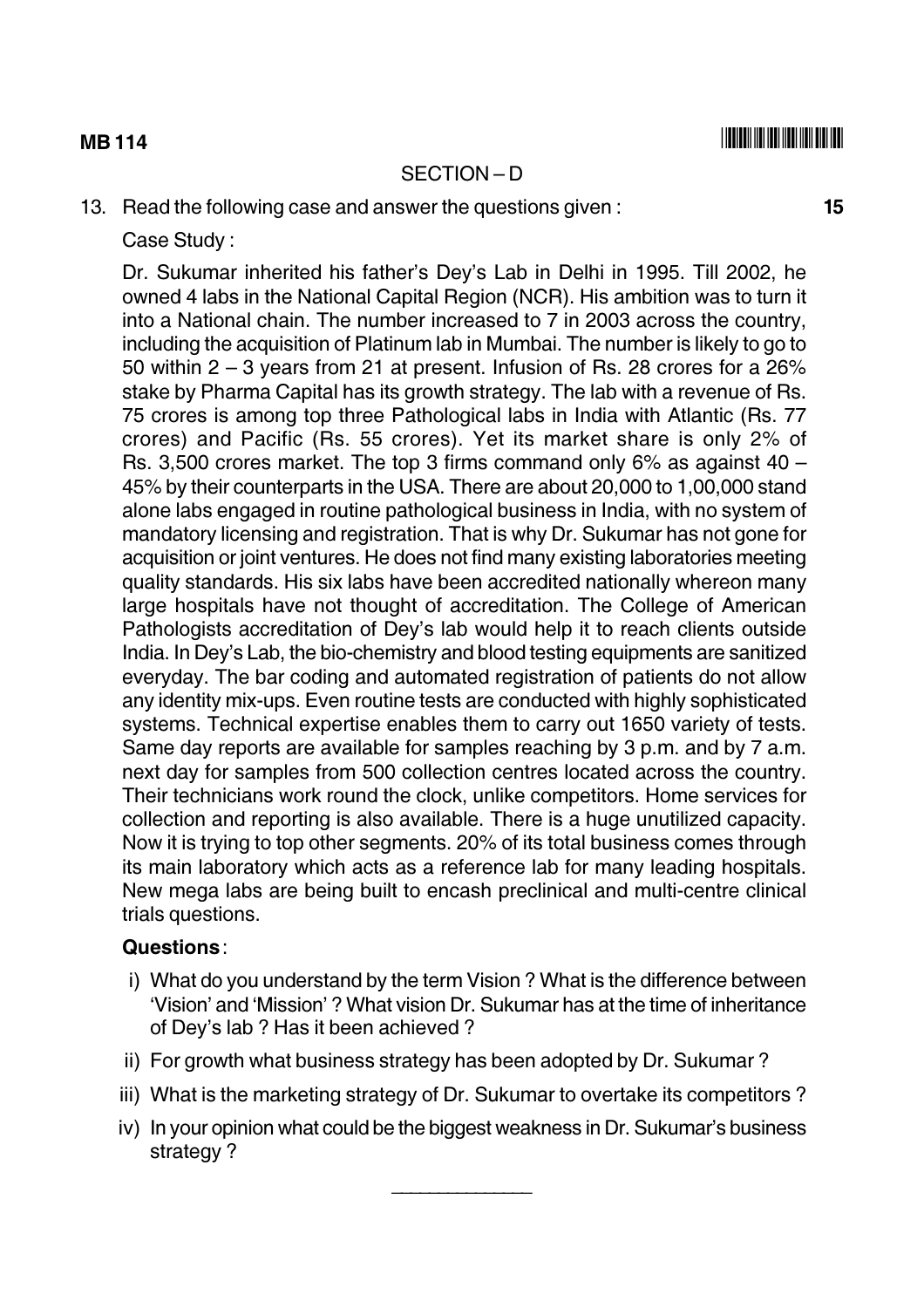## Third Semester M.B.A. Examination, July 2013 (Compulsory) **Course - 15: OPERATIONS RESEARCH**

Time : 3 Hours

## SECTION-A

- 1. Answer any five questions. Each question carries two marks :  $(5 \times 2 = 10)$ 
	- a) List the models of operations research.
	- b) What is an objective function?
	- c) What is a slack variable?
	- d) What is degeneracy in transportation problem?
	- e) What do you mean by free bloat?
	- f) Define a saddle point.
	- g) State the types of replacement policies.

## $SFCITION - B$

Answer any four questions. Each question carries five marks :  $(4 \times 5 = 20)$ 

- 2. A company produces 2 types of hats, every hat A requires twice as much labour time as the second hat B. If the company produces only one hat B it can produce a total of 500 hats per day. The market limits daily sales of hat A and B to 150 and 250 respectively. The profit on hat A and B are Rs. 8 and Rs. 5 respectively. Formulate the problem.
- 3. Solve the assignment problem in order to minimize the total cost

|  |  | A 30 25 33 35 36<br>B 23 29 38 23 26<br>C 30 27 22 22 22<br>D 25 31 29 27 32 |  |
|--|--|------------------------------------------------------------------------------|--|
|  |  |                                                                              |  |
|  |  | $E$ 27 29 30 24 32                                                           |  |

4. Explain the principal assumptions in sequencing.

**MB 115** 

Max Marks  $\cdot$  75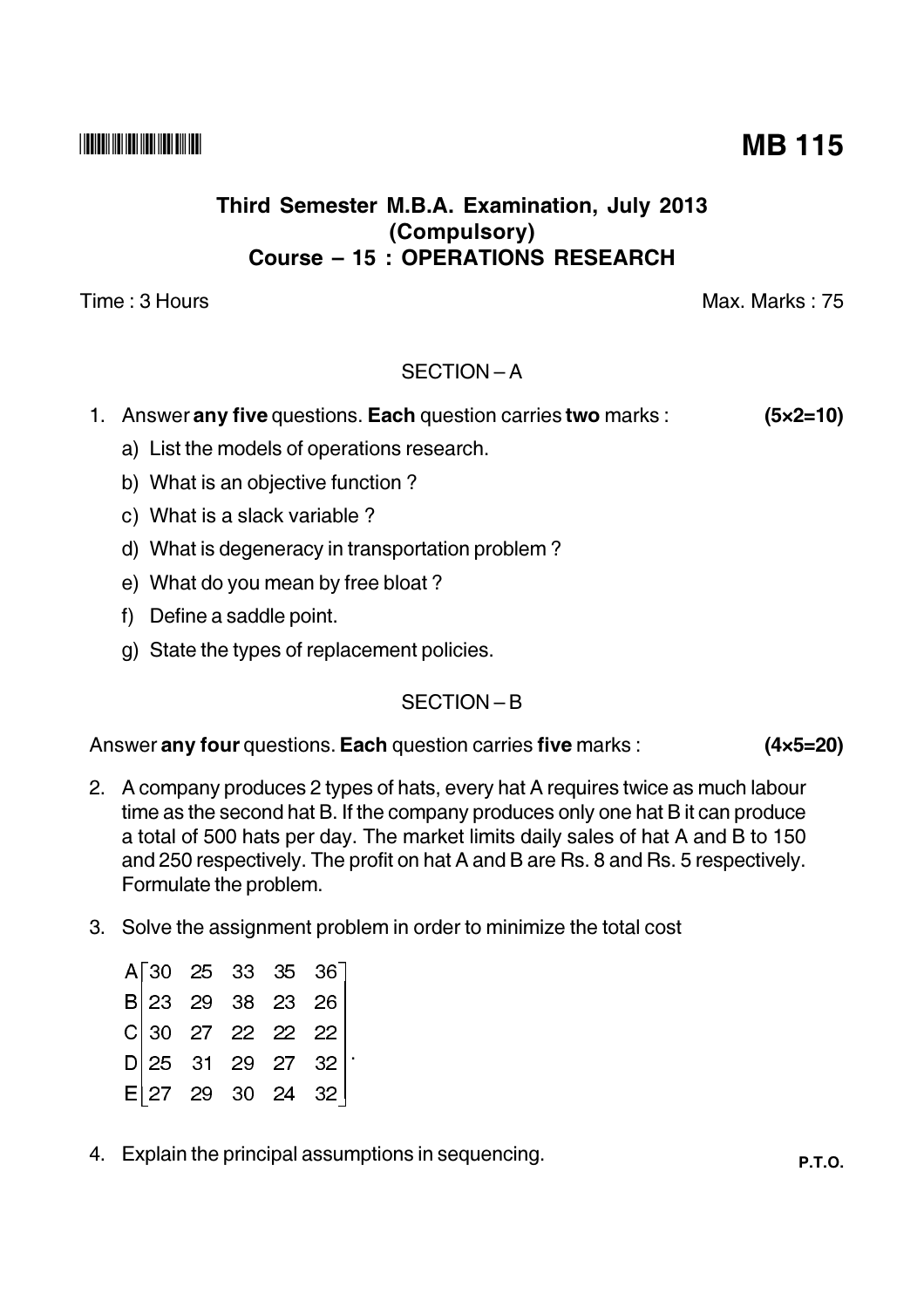## **MB 115**

- 5. In a supermarket, the average arrival rate of customers is 10 every 30 minutes following Poisson process. The average time taken by a cashier to list and calculate the customer's purchase is two and a half minutes following exponential distribution. What is the probability that the queue length exceeds six? What is the expected time spent by a customer in the system?
- 6. Define strategy and explain types of games.
- 7. A machine costs Rs. 10.000. It's operating and resale values are given below

| Year              |      | 2    | 3    | 4    | 5    | 6    |      | 8    |
|-------------------|------|------|------|------|------|------|------|------|
| Operating<br>cost | 1000 | 1200 | 1400 | 1700 | 2000 | 2500 | 3000 | 3500 |
| Resale<br>value   | 6000 | 4000 | 3200 | 2600 | 2500 | 2400 | 2000 | 1600 |

Suggest an optimum replacement policy for the company.

### SECTION-C

#### Answer any three questions. Each question carries 10 marks :

 $(3 \times 10 = 30)$ 

8. Solve the following transportation problem to get optimal solution

|        |                   | D  | $D_{2}$ | $D_{3}$        | $\overline{4}$ | <b>Supply</b> |
|--------|-------------------|----|---------|----------------|----------------|---------------|
| Origin | O                 | 6  |         | 9              | 3              | 70            |
|        | $O_{\frac{1}{2}}$ | 11 | 5       | $\overline{c}$ | 8              | 55            |
|        | $O_{3}$           | 10 | 12      | 4              |                | 70            |
| Demand |                   | 85 | 35      | 50             | 45             |               |

**Destinations** 

9. The following table shows the jobs of a network along with their time estimates

| <b>JOD</b> | <b>Optimistic</b> | <b>IVIOST LIKEIV</b> | <b>Pessimistic</b>                                                                |  |
|------------|-------------------|----------------------|-----------------------------------------------------------------------------------|--|
| $1 - 2$    |                   |                      | 13                                                                                |  |
| $1 - 6$    |                   | 5                    | 14                                                                                |  |
| $2 - 3$    |                   | 14                   | 26                                                                                |  |
| $2 - 4$    |                   | 5                    |                                                                                   |  |
| $3-5$      |                   |                      | 19                                                                                |  |
| $4 - 5$    | 5                 | 5                    |                                                                                   |  |
| $6 - 7$    | 5                 |                      | 29                                                                                |  |
| $5 - 8$    |                   |                      |                                                                                   |  |
| $7 - 8$    |                   |                      | 32                                                                                |  |
|            |                   |                      | Draw the project network and find the probability of the project completing in 40 |  |
| days.      |                   |                      |                                                                                   |  |
|            |                   |                      |                                                                                   |  |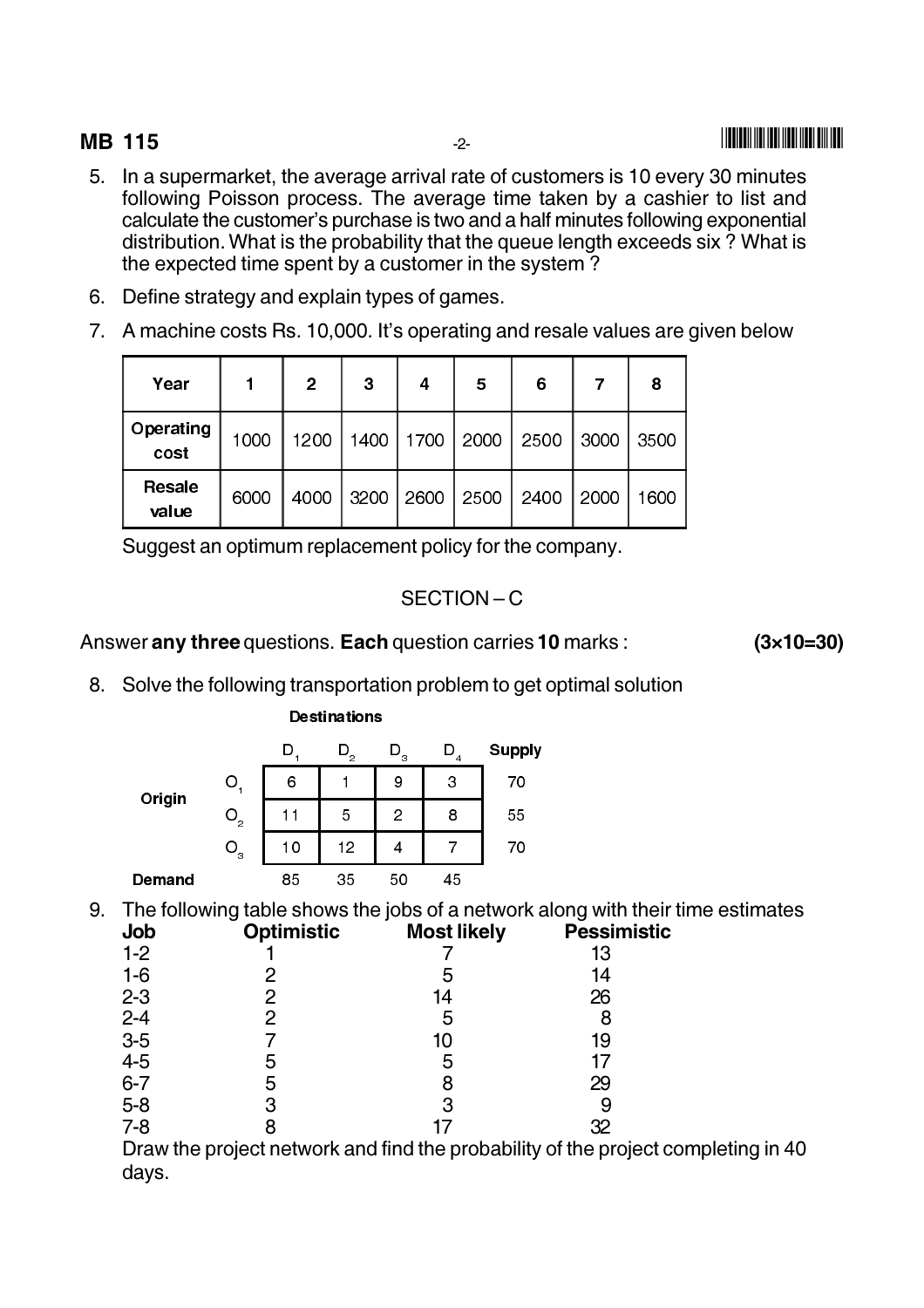- 10. Discuss the use of operations research in decision making process.
- 11. Solve the following LPP using simplex Minimize  $z = 5x + 3y$ Subject to  $2x + 4y < 12$  $2x + 2y = 10$

 $5x + 2y > 10$  $x, y>0$ 

12. Is the following game stable? Solve the game

### **Player B**

|              | 5 ،            | $-10$          | g    |  |
|--------------|----------------|----------------|------|--|
| Player A $ $ | $\overline{6}$ | $\overline{7}$ |      |  |
|              |                |                | $15$ |  |
|              |                |                |      |  |

SECTION-D

13. Case (compulsory):

A company is going to develop a new product in the market. These alternative decisions are available for the management

 $A_1$  - Advertise on television, where advertising cost is Rs. 3,000 per day

 $A<sub>2</sub>$  - Appointing salesmen for marketing the cost is Rs. 1,200 per day

 $A_3$  - Conducting an exhibition, where the cost is 900 per day

The unit price is fixed at Rs. 25 product and the cost of units associated with the respective decision alternatives are 9, 5 and 11. The expected demand for the product is as follows

| Demand      | 200 | 300 | 400 | 500 |
|-------------|-----|-----|-----|-----|
| Probability | 03  | 0 2 | 04  | 0.1 |

Help the company to decide upon the best alternative among three decisions.

 $(1 \times 15 = 15)$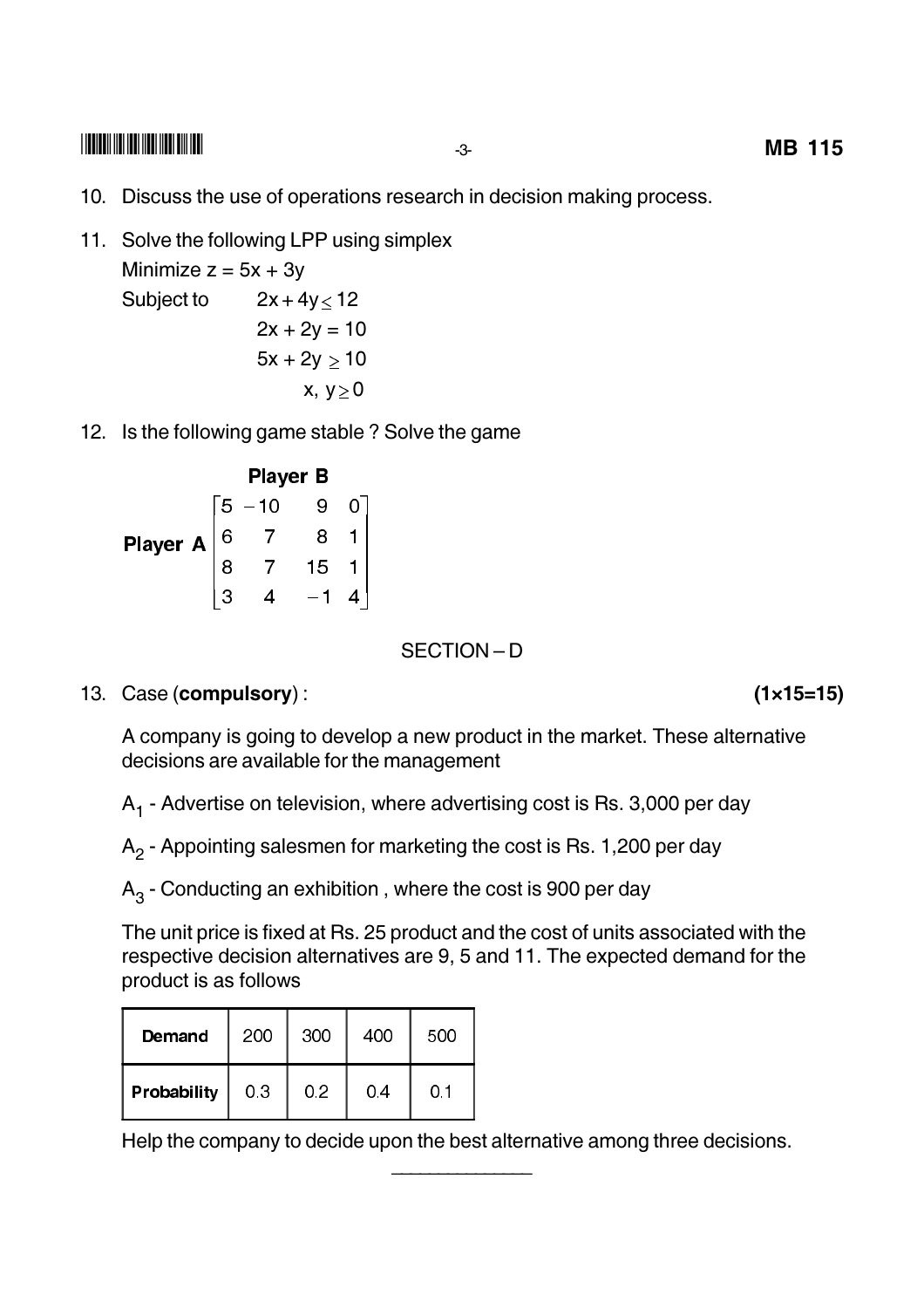## III Semester M.B.A. Examination, July 2013 **MANAGEMENT** Elective A : Finance **Course: 16 A: Investment Management**

Time: 3 Hours

#### Max. Marks: 75

# **Instruction:** Attempt all Sections. Section **D** is compulsory.  $SFCITION - A$

- I. Answer any five sub-questions. Each question carries 2 marks.  $(5 \times 2 = 10)$ 
	- a) Define capital budgeting.
	- b) State the advantages of Accounting Rate of Return.
	- c) What are mutually exclusive projects?
	- d) What is sensitivity analysis?
	- e) What are incremental operating cash flows?
	- f) How does inflation influences cash flows?
	- g) Why proposals with positive NPV should be accepted?

SECTION-B

Answer any four questions. Each question carries 5 marks.  $(4 \times 5 = 20)$ 

- 2. Describe the different types of capital investment decisions with suitable examples.
- 3. What are the techniques of measuring project risk?
- 4. How do you differentiate between risk and uncertainty?
- 5. Write a note on profitability index.
- 6. A project requires an initial investment of  $\overline{5}$  5,00,000. The annual cash inflow is ₹1,20,000 for 6 years. Calculate IRR.

**MB 116 A**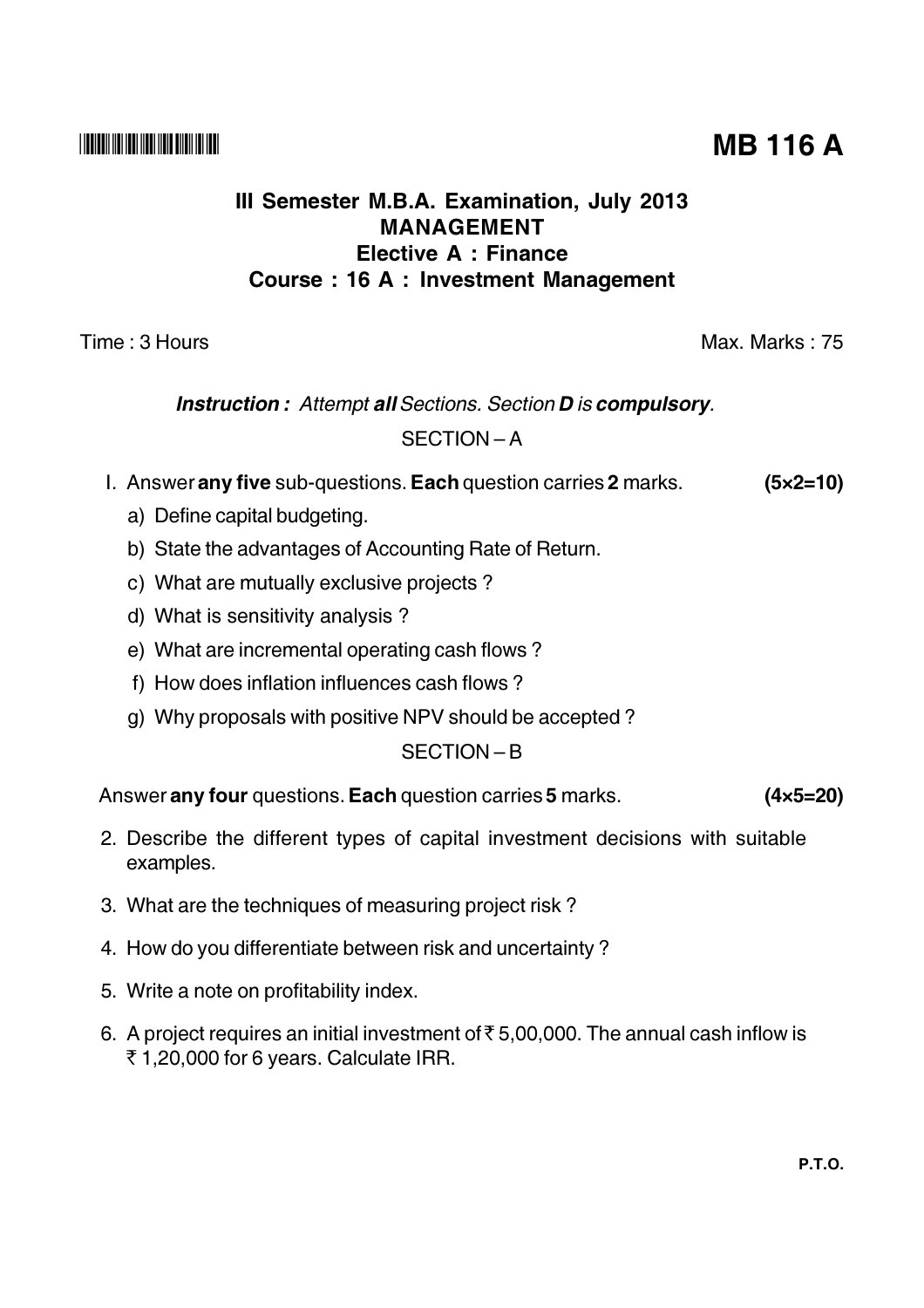#### **MB116A B** 116 A  $\qquad \qquad \overline{2}$   $\qquad \qquad \Box$

7. X Limited is considering the purchase of new machine. I wo machines are available E and F the cost of each machine is  $\bar{\tau}$  60,000 each machine has an expected life of 5 years. Net profit before tax during the expected life of machine are given below.

| Year | <b>Machine E</b> | <b>Machine F</b> |
|------|------------------|------------------|
| 1    | 15,000           | 5,000            |
| 2    | 20,000           | 15,000           |
| 3    | 25,000           | 20,000           |
| 4    | 15,000           | 30,000           |
| 5    | 10,000           | 20,000           |

Calculate ARR, assume 40 % tax rate.

SECTION-C

Answer any three questions. Each question carries 10 marks.  $(3\times10=30)$ 

- 
- 8. Critically examine the scope of project management in Indian scenario.
- 9. Calculate the mean cash flow and standard deviation of cash flows for the following projects.

| <b>Project X</b> | <b>Project Y</b>   |                  |                    |  |  |
|------------------|--------------------|------------------|--------------------|--|--|
| <b>Cash flow</b> | <b>Probability</b> | <b>Cash flow</b> | <b>Probability</b> |  |  |
| 3,000            | 0.15               | 2,000            | 0.10               |  |  |
| 2,000            | 0.30               | 3,000            | 0.20               |  |  |
| 1,500            | 0.20               | 1,000            | 0.30               |  |  |
| 2,000            | 0.35               | 4,000            | 0.40               |  |  |

- 10. How does scenario analysis compared with sensitivity analysis?
- 11. Explain time adjusted methods of evaluating the investment projects. Bring out their merits and demerits.
- 12. A project costs Rs. 16,000 and is expected to generate cash inflows of  $\bar{\tau}$  8,000, ₹ 7,000 and₹6,000 at the end of each year for next 3 years. Calculate the NPV and internal rate of return of the project. The firm is cost of capital is 10  $\%$ .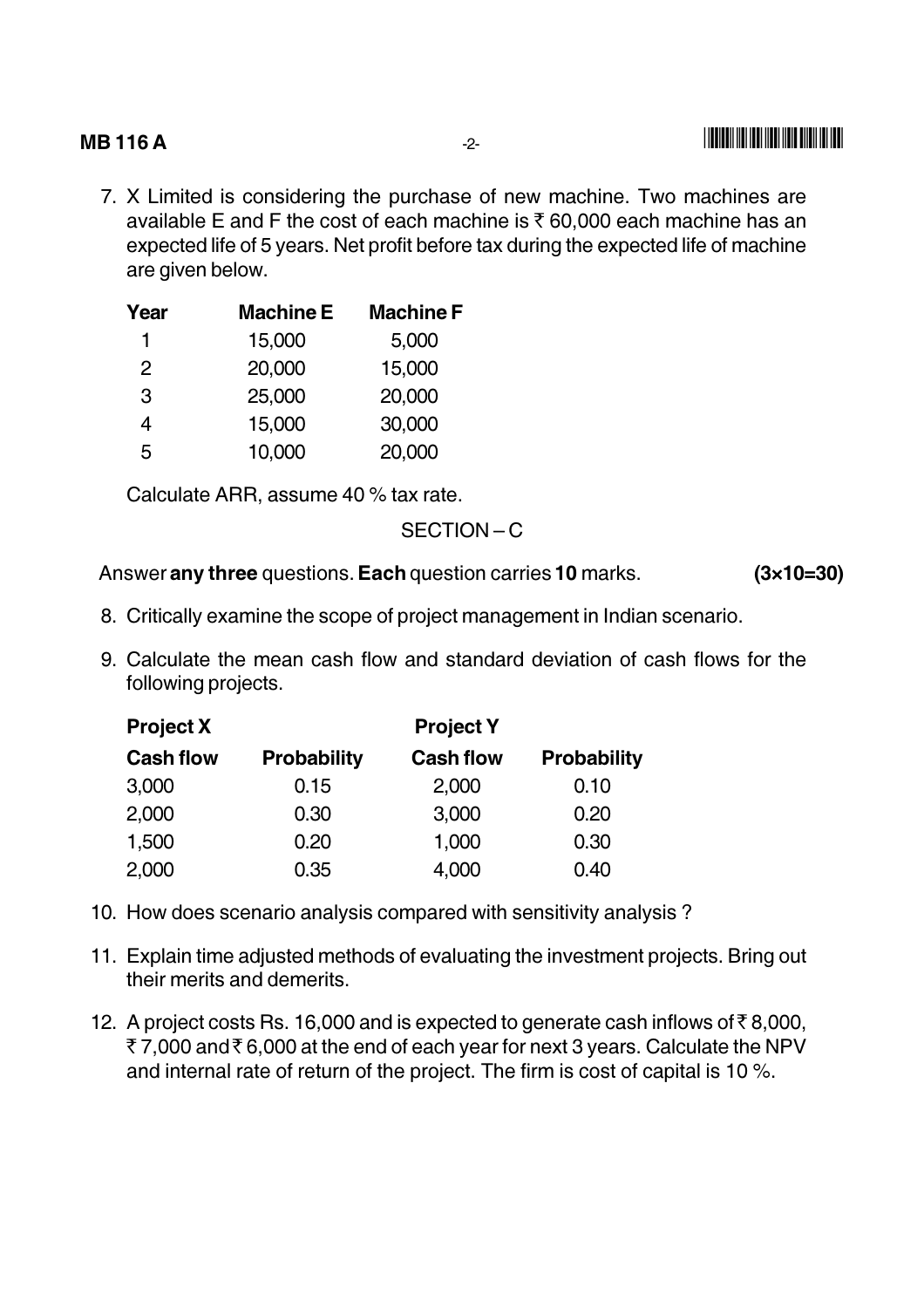#### SECTION-D

### 13. Case (Compulsory):

X Co. has made the following estimation of cash flows associated with an investment proposal. The equipment costs ₹40,000 and the cost of capital is 10 %.

Cash flow after tax for year one = ₹ 25,000 with probability of 0.30 and cash flow after tax for year one is  $\bar{x}$  30,000 with associated probability of 0.70.

Year two cash flow is given below:

| CFAT <sub>2</sub> | <b>Prob</b> | CFAT <sub>2</sub> | <b>Prob</b> |
|-------------------|-------------|-------------------|-------------|
| 12,000            | 0.20        | 20,000            | 0.40        |
| 16,000            | 0.30        | 25,000            | 0.50        |
| 22,000            | 0.50        | 30,000            | 0.10        |

Construct a decision tree for the project. Calculate mean NPV ( $\overline{\text{NPV}}$ ) and  $\overline{\text{NPV}}$ (Standard deviation NPV). At what NPV's the project yield when the best and worst outcomes are realised and what are their probabilities?

 $(1 \times 15 = 15)$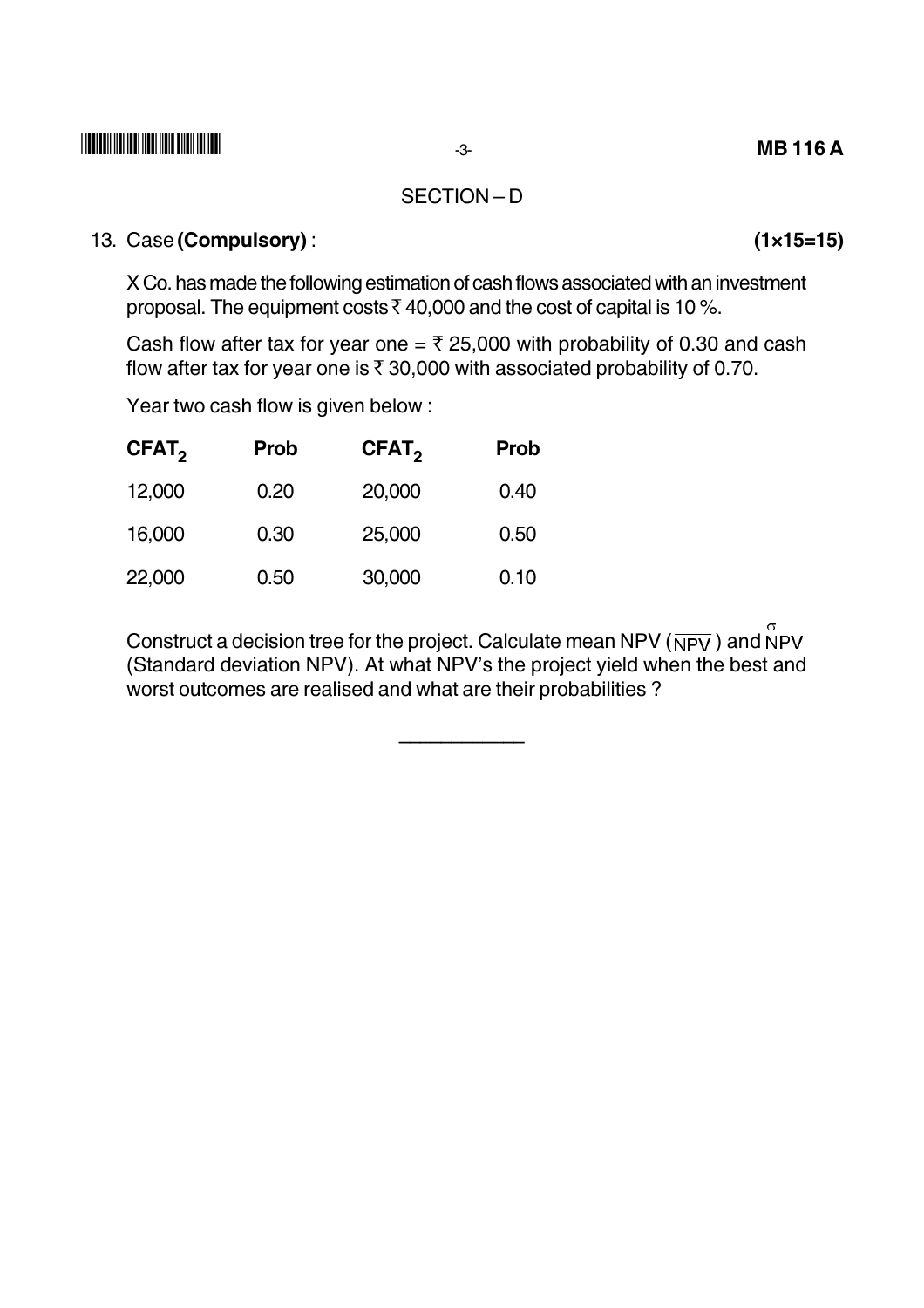## III Semester M.B.A. Examination, July 2013 Marketing (Elective  $- B$ ) Course - 16B : PRODUCT AND BRAND MANAGEMENT

Time: 3 Hours

## SECTION-A

## Answer any five questions of all sub-questions. Each question carries 2 marks.  $(5 \times 2 = 10)$

- 1. a) What is global marketing?
	- b) Define the term Brand.
	- c) What is marketing research.
	- d) What are the various types of product?
	- e) Define packaging.
	- f) What do you understand by brand leverage?
	- g) What is competitor analysis?

## $SFCITION - B$

#### Answer any four questions. Each question carries 5 marks.  $(4 \times 5 = 20)$

- 2. Define product. Explain different types of product.
- 3. Describe the process of market planning.
- 4. What do you understand by product mix?
- 5. Explain different types of packaging.
- 6. Give an account of challenges in successful branding.
- 7. Describe the evolution of packaging trends.

## $SFCITION - C$

#### Answer any three questions. Each question carries 10 marks.  $(3\times10=30)$

- 8. Describe the role of sales force in marketing a new product.
- 9. What is differential advantage analysis? How does an organization can gain competitive advantage over the rivals?
- 10. Define market forecasting. Describe the methods of estimating market potentials.
- 11. What strategies an MNC can adopt while entering into a market? Explain.
- 12. What is brand image? How brand image can be created and sustained?

**MB 116 B** 

Max Marks  $\cdot$  75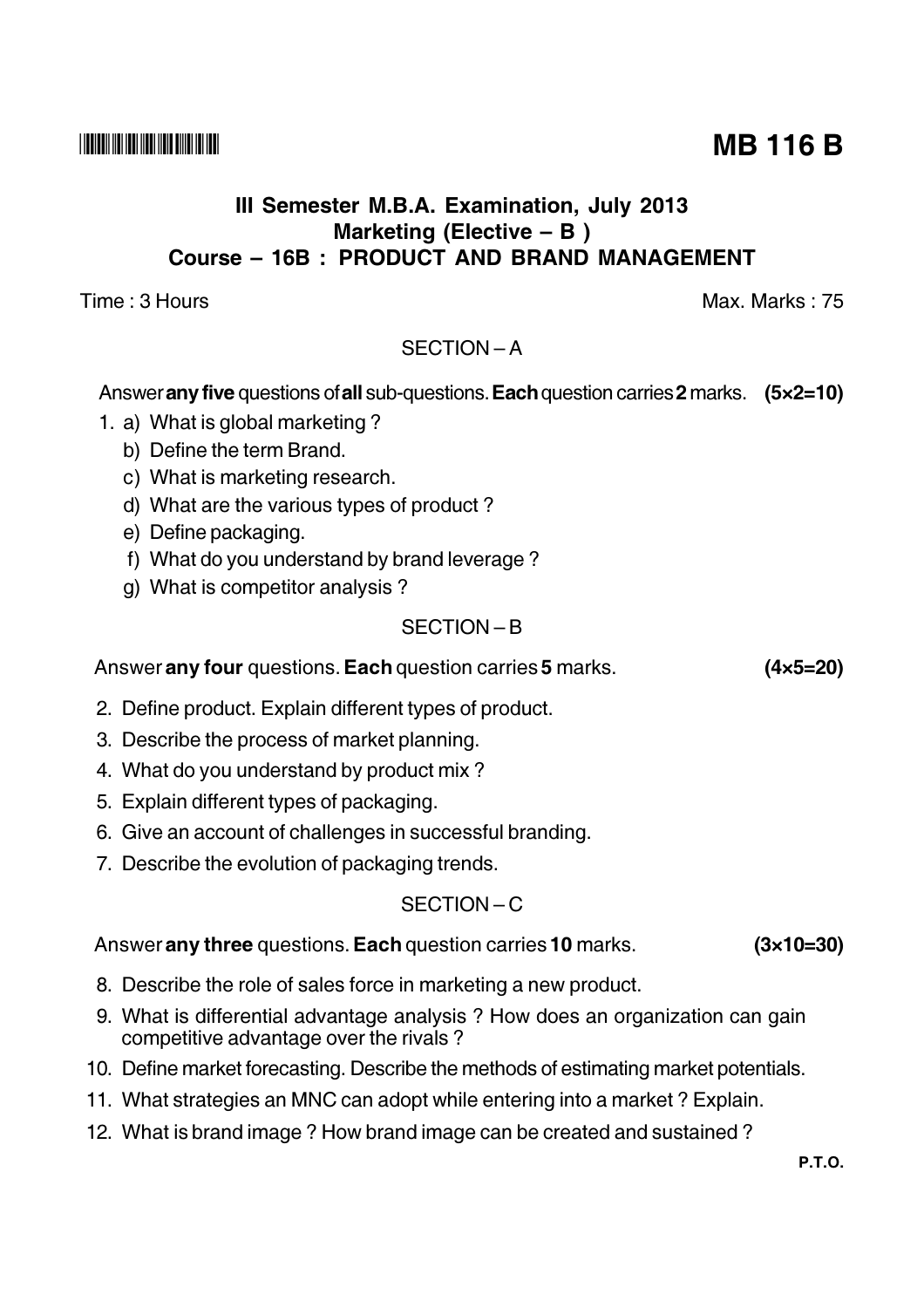SECTION-D

### 13. Case Study:

### **Packaging**

Nomax Inc. of St. Louis, Missouri, is a registered drug and medical device manufacturer and packager of solid and effervescent tablets, granules, non-sterile liquids, premoistened towelettes and a variety of laminated diagnostic strips.

#### **The Situation**

In 2005, Nomax was informed that its supplier of flexible packaging would be going out of business. Nomax has less than six months to qualify new supplier of flexible packaging and had to act quickly.

With strict packaging specifications for moisture-sensitive products, Nomax needed to locate a packaging supplier capable of providing materials that could ensure barrier protection for all of the company's products. Each product had its own unique barrier requirements that needed to be met in order to ensure product integrity.

Nomax also needed an agile supplier that could quickly supply test materials in time to perform the twelve weeks of stability testing required by the FDA, while still allowing enough time to fill the pipeline before their current inventory of material was depleted.

Larry Jeske, Director of Operations of Nomax, decided to include Glenroy in the search for a new packaging film supplier. Dedicated to customer service, Glenroy's employees quickly met to develop a solution to solve Nomax's problem. Within two weeks of the initial contact with Glenroy, the converter was able to manufacture and provide test rolls for all products.

Nomax was able to meet the FDA guidelines for stability testing, qualify material and replenish inventory without missing any production time.

According to Jeske, "Glenroy was very easy to work with and very cooperative. I think the world of Glenrov's service. Everybody I've ever dealt with at Glenroy has been extremely helpful, from the quality assurance engineers to the purchasing agents. I consider Glenroy a top-notch vendor and have found the company's products to be competitively priced."

#### **Questions:**

- 1) Define Flexible Packaging.
- 2) Think yourself as the Director of Operations of Nomax and suggest other alternative solutions to the problem.

 $(1 \times 15 = 15)$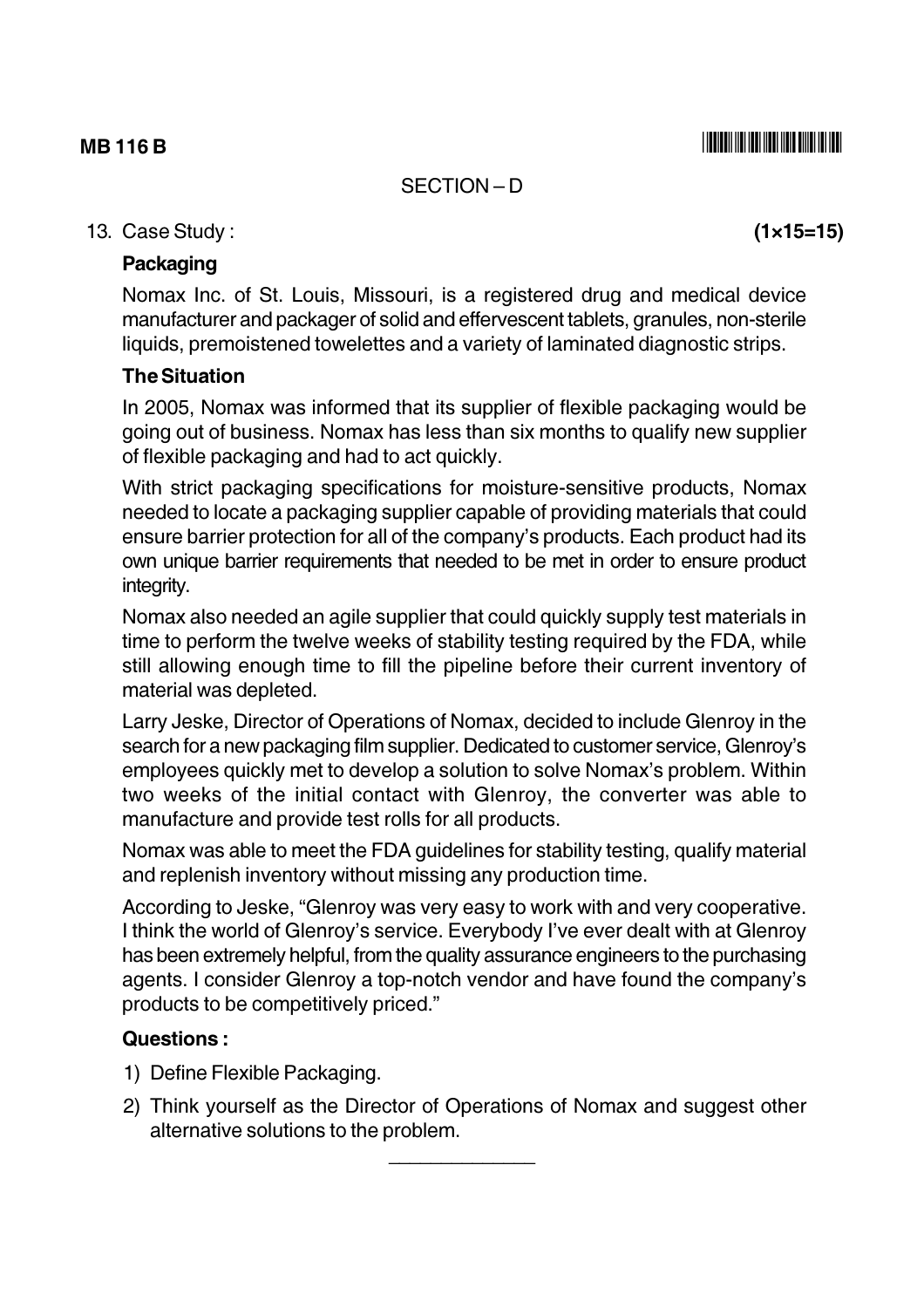## III Semester M.B.A. Examination, July 2013 MGT. Elective: C: Human Resource Course: 16 C: Management of Training and Development

Time: 3 Hours

### SECTION-A

## 1. Answer any five questions. Each carries two marks.  $(5 \times 2 = 10)$ a) What are the objectives of training?

- b) What is need assessment of training?
- c) What is online learning?
- d) What is apprenticeship training?
- e) What is Development?
- f) What is education?
- g) What is CIRO?

## $SFCITION - B$

#### Answer any four from the following. Each carries five marks.  $(4 \times 5 = 20)$

- 2. Differentiate between training and development.
- 3. Explain the off-the job training methods.
- 4. What are the objectives and benefits of training?
- 5. What is training evaluation? Explain its objectives.
- 6. Discuss various approaches of learning.
- 7. What is MDP? Explain its objectives.

# **MB 116 C**

Max. Marks: 75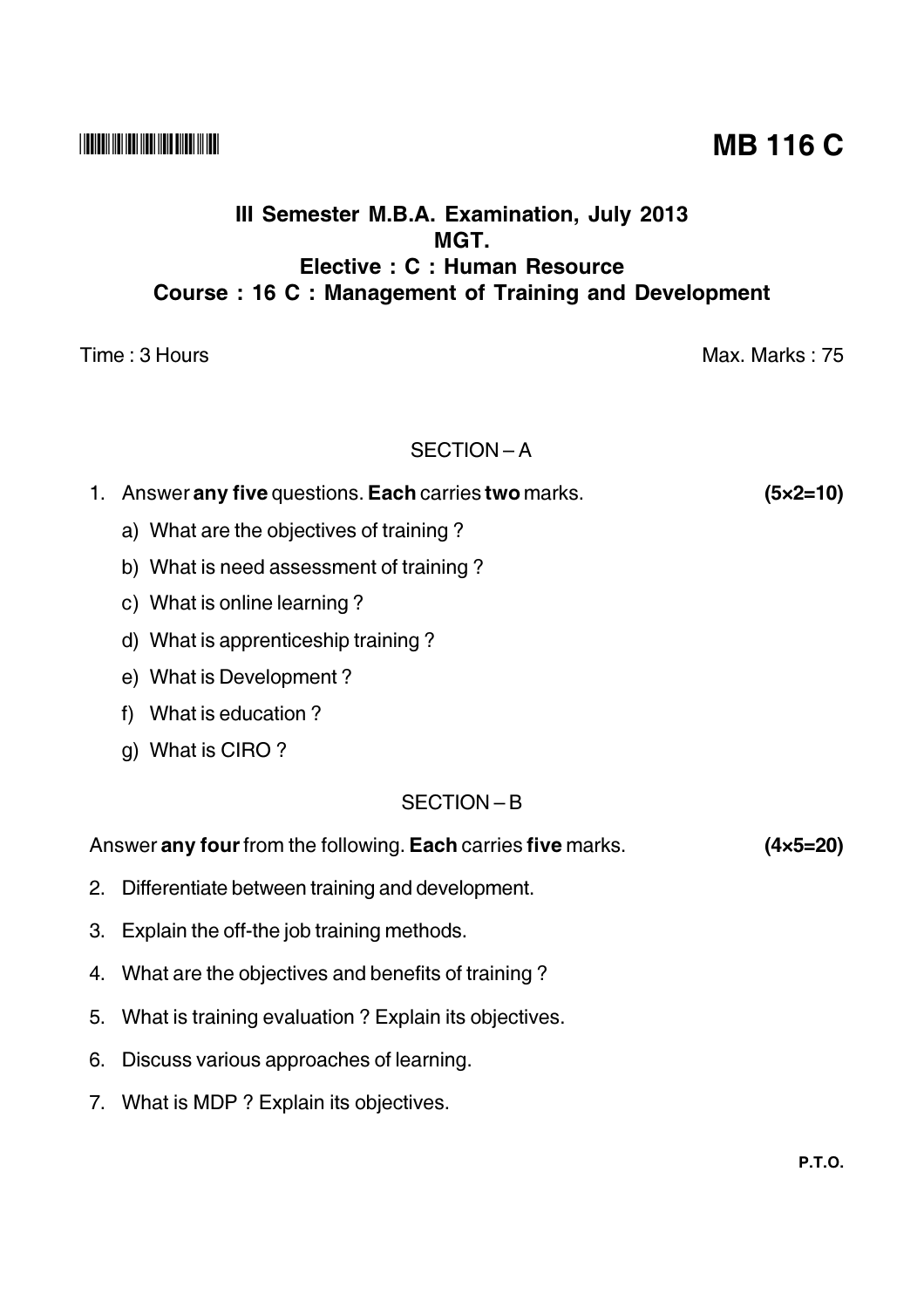## $SECTION - C$

Answer any three questions. Each carries 10 marks.

- 8. Describe the various methods of evaluation of effectiveness of training programme.
- 9. Explain on-the job methods of training with their merits.
- 10. Explain the training and development practices in I.T. industries.
- 11. Describe the role of technology in training and development.
- 12. What are business games? Explain the types and role of business homes in executive development.

#### SECTION-D

#### 13. Case (Compulsory):

Assume that you are the training officer in a manufacturing company of automobile industry. Discuss in detail and design a training programme for first level managers to handle the operations independently.

Design the programme with objectives, schedule, content and methods and techniques to be adopted in conducting the training programme.

 $(1 \times 15 = 15)$ 

 $(3 \times 10 = 30)$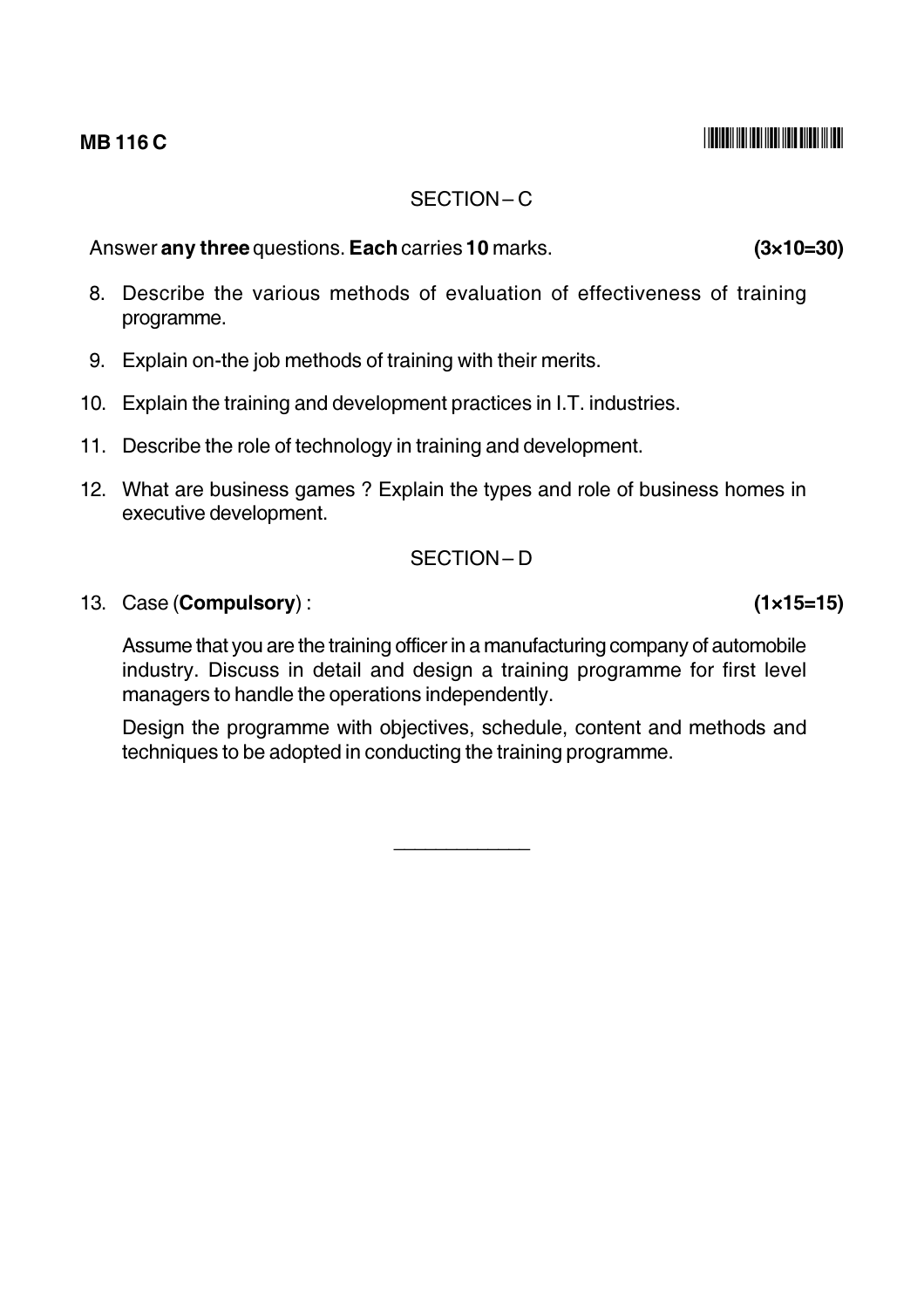## III Semester M.B.A. Examination, July 2013 Elective - A : FINANCE Course – 17 A: Merchant Banking and Financial Services

Time: 3 Hours

#### SECTION-A  $(5 \times 2 = 10)$

- 1. Answer any five questions. Each question carries two marks.
	- a) Define financial instrument.
	- b) What is primary market?
	- c) What is rights issue?
	- d) What do you mean by depository?
	- e) What is factoring?
	- f) What is venture capital?
	- g) What is credit rating?

## SECTION-B

Answer any four questions. Each question carries five marks.

- 2. Explain any five types of financial services provided by merchant banker.
- 3. What are the post issue obligations of a merchant banker in managing public issues?
- 4. Discuss the functions of secondary market.
- 5. Explain different methods raising funds in international markets.
- 6. Differentiate between factoring and forfeiting.
- 7. Discuss the different types of leasing.

**MB 117 A** 

Max. Marks: 75

 $(4 \times 5 = 20)$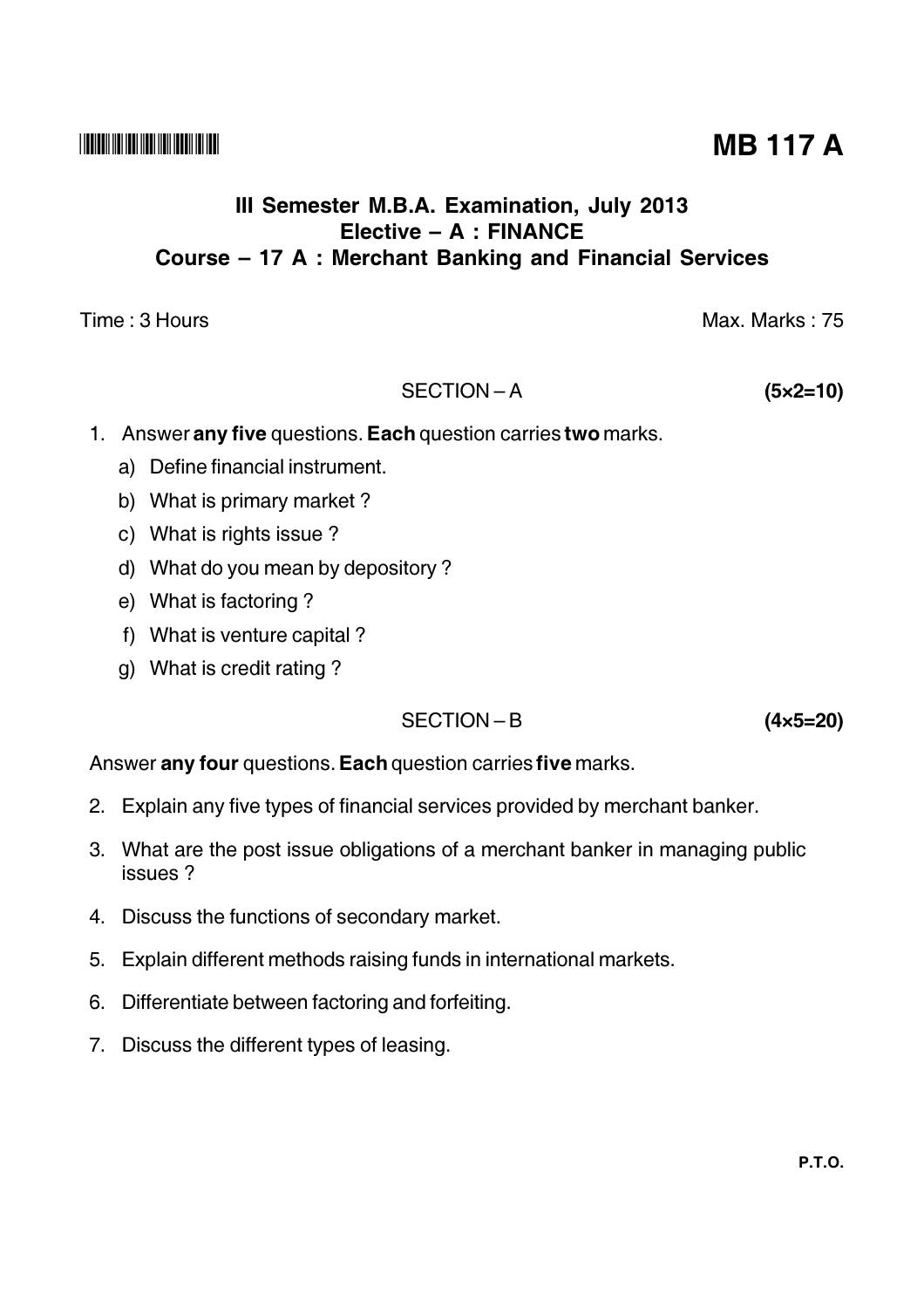#### **MB117A**

### SECTION-C

Answer any three questions. Each question carries 10 marks.

- 8. Critically analyse the regulatory frame work for merchant bankers in India.
- 9. Describe the origin and stages of venture capital in India.
- 10. Give a detailed account of the insurance services offered by some of the leading insurance companies in India.
- 11. Explain the methodology of credit rating agencies while rating corporate securities.
- 12. Explain the mechanism involved in securitization process.

13. Case Studv.

ABC Ltd. is considering the lease of an equipment, has an estimated economic life of 5 years which has a purchase price of Rs. 3,50,000. The salvage value is zero and the company follows straight line method of depreciation. The lease rentals per year are Rs. 1,20,000. The company pays 40% tax on its income. If the before tax rate of borrowing for the company is 20%, should the company lease the equipment?

Discount factor:

| Year                                   |  | $1 \quad 2 \quad 3 \quad 4 \quad 5$ |  |
|----------------------------------------|--|-------------------------------------|--|
| PV @ 10% 0.909 0.826 0.751 0.683 0.621 |  |                                     |  |
| PV @ 20% 0.833 0.694 0.579 0.482 0.402 |  |                                     |  |

 $(3\times10=30)$ 

15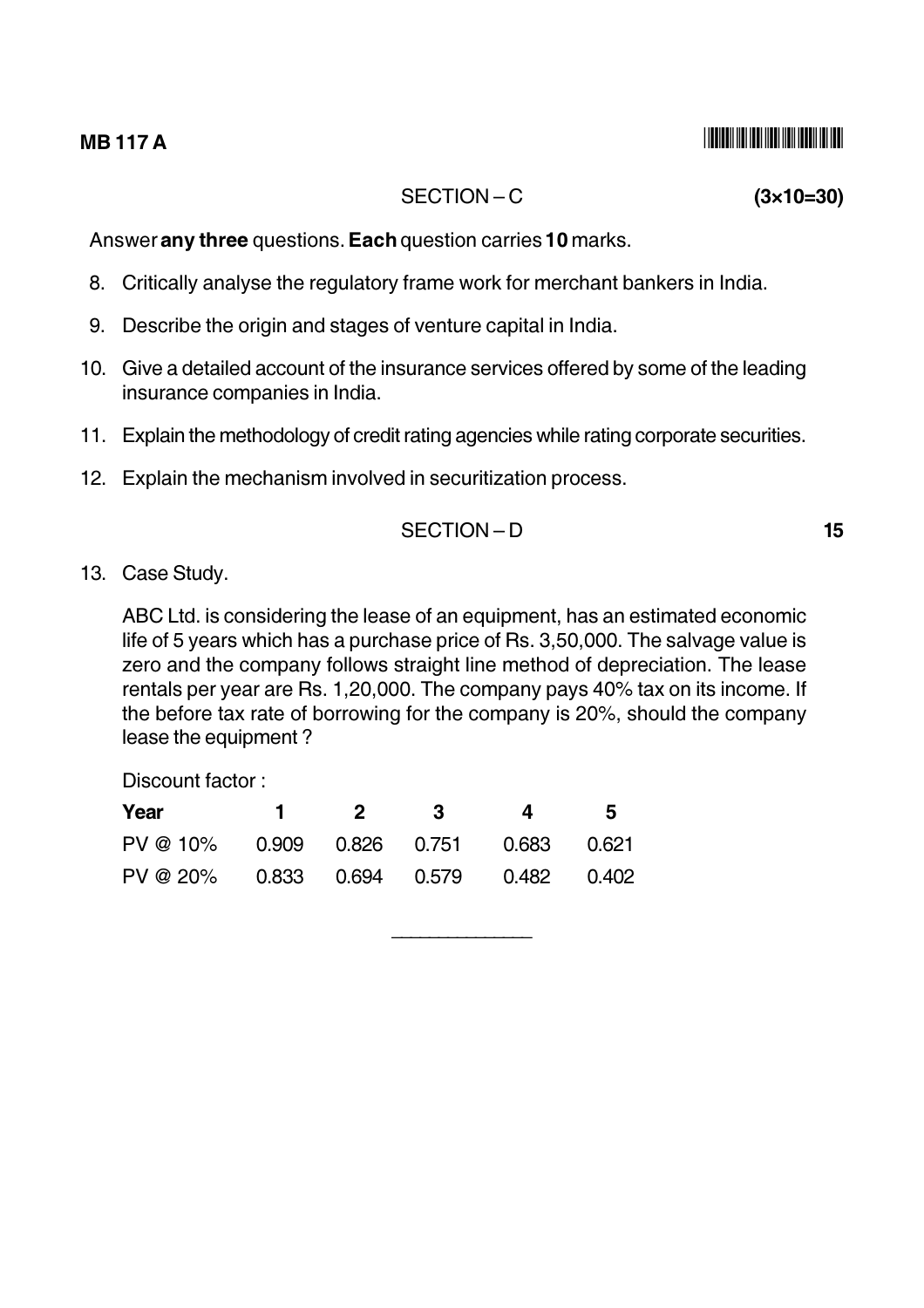## Third Semester M.B.A. Examination, July 2013 (Elective - B : Marketing) **MANAGEMENT** Course - 17 B : Marketing of Service

Time: 3 Hours

## SECTION-A

#### 1. Answer any five questions. Each question carries two marks :  $(5 \times 2 = 10)$

- a) What do you mean by intangibility of service?
- b) Differentiate between goods and services.
- c) What is marketing mix?
- d) What is service quality?
- e) What is service promotion?
- f) What do you mean by queuing?
- q) Define accessibility.

### $SFCITION - B$

#### Answer any four questions. Each question carries five marks :  $(4 \times 5 = 20)$

- 2. What are the basic characteristics of services?
- 3. What are the issues to be considered while setting pricing for services?
- 4. Explain briefly the promotion mix for services.
- 5. What is the significance of service location?
- 6. Explain briefly the challenges in service delivery.
- 7. What are the challenges in customer relationship management in insurance sector?

# **MB 117 B**

Max. Marks: 75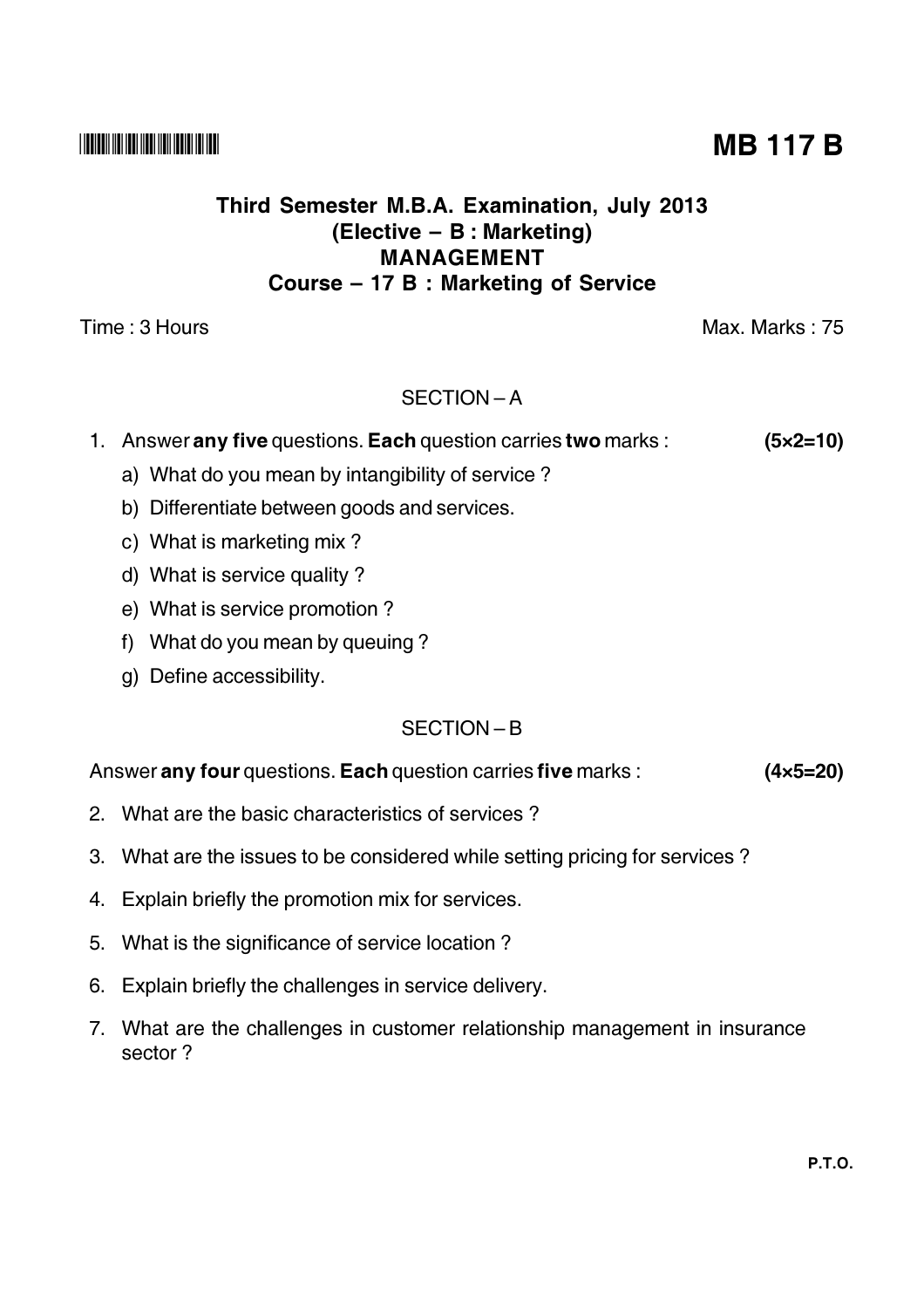### **MB 117 B**

## $SFCITION - C$

Answer any three questions. Each question carries ten marks.  $(3 \times 10 = 30)$ 

- 8. Why consumer experiences are very important in the evaluation process of services ?
- 9. The fifth P i.e. "People" is more effective in managing the services. Comment.
- 10. Discuss the strategies to be adopted for managing capacity to match demand.
- 11. Discuss the importance of marketing mix in services marketing.
- 12. Explain the strategic decisions in service process planning.

### SECTION-D

### Case (Compulsory):

13. Restaurants have become an important part of city life and different people go to different restaurants for enjoying different services offered. In the light of this statement, explain as to how does a restaurant market its services?

 $(1 \times 15=15)$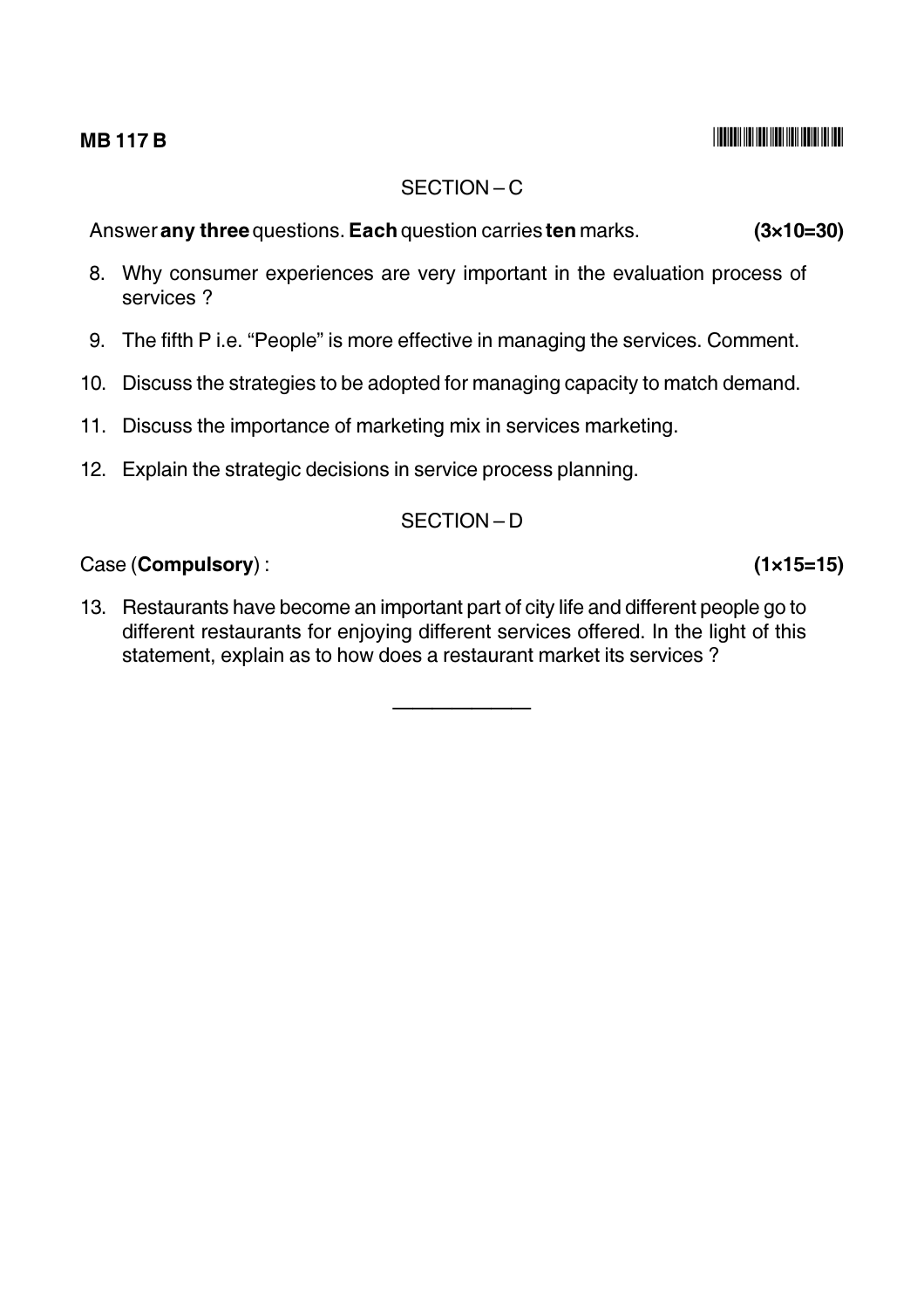# III Semester M.B.A. Examination, July 2013 Elective - C : HUMAN RESOURCE MANAGEMENT Course – 17 C : Compensation Management

Time : 3 Hours

# $SFCITION - A$

#### Answer any five questions of all sub questions. Each question carries 2 marks.  $(5x2=10)$

- 1. a) Define MBO.
	- b) Who are blue collar employees?
	- c) What is fringe benefits?
	- d) What is surplus value in surplus value theory?
	- e) Define salary and wage rate.
	- f) Define job evaluation.
	- g) What is team based appraisal?

# SECTION-B

Answer any four questions. Each question carries 5 marks.

- 2. Briefly explain the steps in performance appraisal.
- 3. Discuss briefly the emerging trends in performance appraisal system.
- 4. Explain expectancy theory of motivation.
- 5. Explain the different methods of conducting job evaluation.
- 6. What are the wage legislations in India?
- 7. Explain briefly the wage payment systems.

# $SFCITION - C$

# Answer any three questions. Each question carries 10 marks.

- 8. Discuss the different methods of appraisal.
- 9. Examine the different wage theories with their merits and demerits.
- 10. Critically evaluate the different components of executive compensation plan.
- 11. Explain the implications of equity theory of motivation.
- 12. What are cafeteria fringe benefits? Discuss the challenges of compensation in executive payments.

**MB 117 C** 

 $(4 \times 5 = 20)$ 

 $(3\times10=30)$ 

Max Marks . 75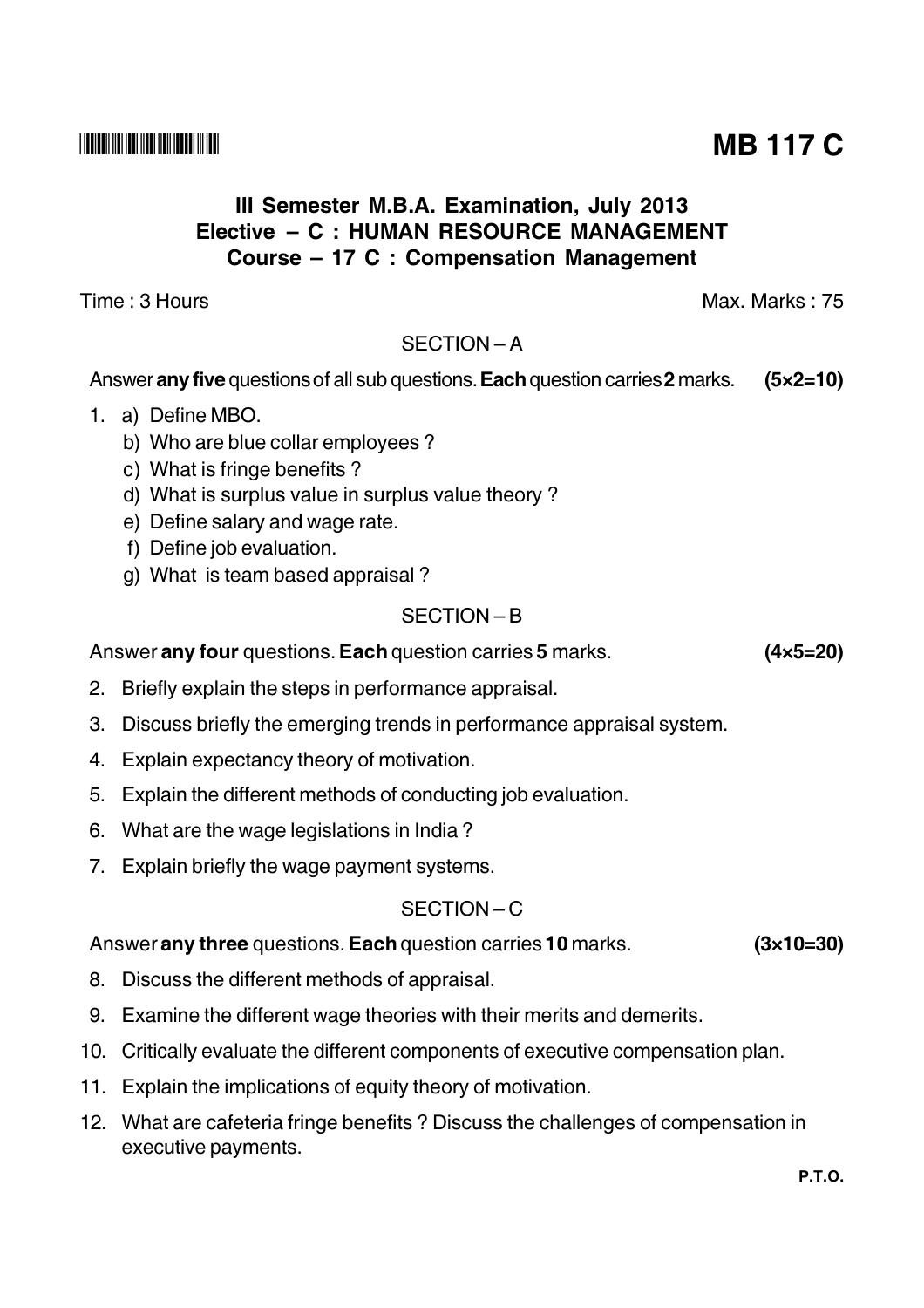#### SECTION-D

#### 13. Case compulsory.

Joe Black was trying to figure out what to do about a problem salary situation he had in his plant. Black recently took over as president of Acme Manufacturing. The founder and former president, Bill George, had been president for 35 years. The company was family owned and located in a small eastern Arkansas town. It had approximately 250 employees and was the largest employer in the community. Black was the member of the family that owned Acme, but he had never worked for the company prior to becoming the president. He had an MBA and a law degree, plus five vears of management experience with a large manufacturing organization, where he was senior vice president for human resources before making his move to Acme.

A short time after joining Acme, Black started to notice that there was considerable inequity in the pay structure for salaried employees. A discussion with the human resources director led him to believe that salaried employees pay was very much a matter of individual bargaining with the past president. Hourly paid factory employees were not part of this problem because they were unionized and their wages were set by collective bargaining. An examination of the salaried payroll showed that there were 25 employees, ranging in pay from that of the president to that of the receptionist. A closer examination showed that 14 of the salaried employees were female. Three of these were front-line factory supervisors and one was the human resources director. The other 10 were non management.

This examination also showed that the human resources director appeared to be underpaid, and that the three female supervisors were paid somewhat less than any of the male supervisors. However, there were no similar supervisory jobs in which there were both male and female job incumbents. When asked, the HR director said she thought the female supervisors may have been paid at a lower rate mainly because they were women, and perhaps George, the former president, did not think that women needed as much money because they had working husbands. However, she added she personally thought that they were paid less because they supervised less-skilled employees than did the male supervisors. Black was not sure that this was true.

The company from which Black had moved had a good job evaluation system. Although he was thoroughly familiar with and capable in this compensation tool, Black did not have time to make a job evaluation study at Acme. Therefore, he decided to hire a compensation consultant from a nearby university to help him. Together, they decided that all 25 salaried jobs should be in the same job evaluation cluster, that a modified ranking method of job evaluation should be used, and that the job descriptions recently completed by the HR director were current,

 $(1 \times 15 = 15)$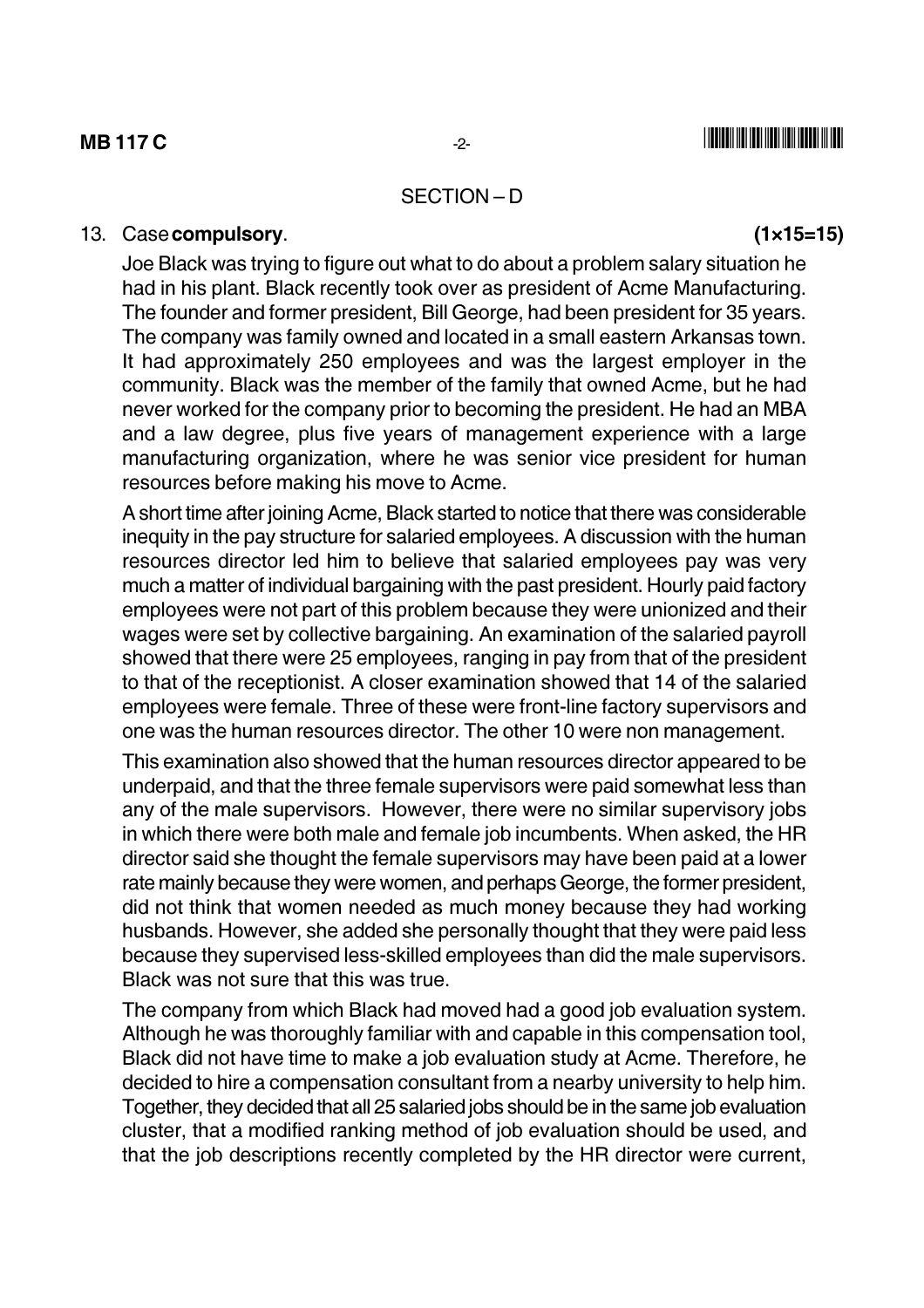accurate, and usable in the study. The job evaluation showed that the HR director and the three female supervisors were being underpaid relative to comparable male salaried employees.

Black was not sure what to do. He knew that if the underpaid female supervisors took the case to the local EEOC office, the company could be found quilty of sex discrimination and then have to pay considerable back wages. He was afraid that if he gave these women an immediate salary increase large enough to bring them up to where they should be, the male supervisors would be upset and the female supervisors might comprehend the total situation and want back pay. The HR director told Black that the female supervisors had never complained about pay differences.

The HR director agreed to take a sizable salary increase with no back pay, so this part of the problem was solved. Black believed he had for choices relative to the female supervisors :

- 1) To do nothing
- 2) To gradually increase the female supervisors salaries.
- 3) To increase their salaries immediately.
- 4) To call the three supervisors into his office, discuss the situation with them, and jointly decide what to do.

#### Questions:

- 1) What would you do if you were Black?
- 2) How do you think the company got into a situation like this in the first place?
- 3) Why would you suggest Black pursue the alternative you suggested?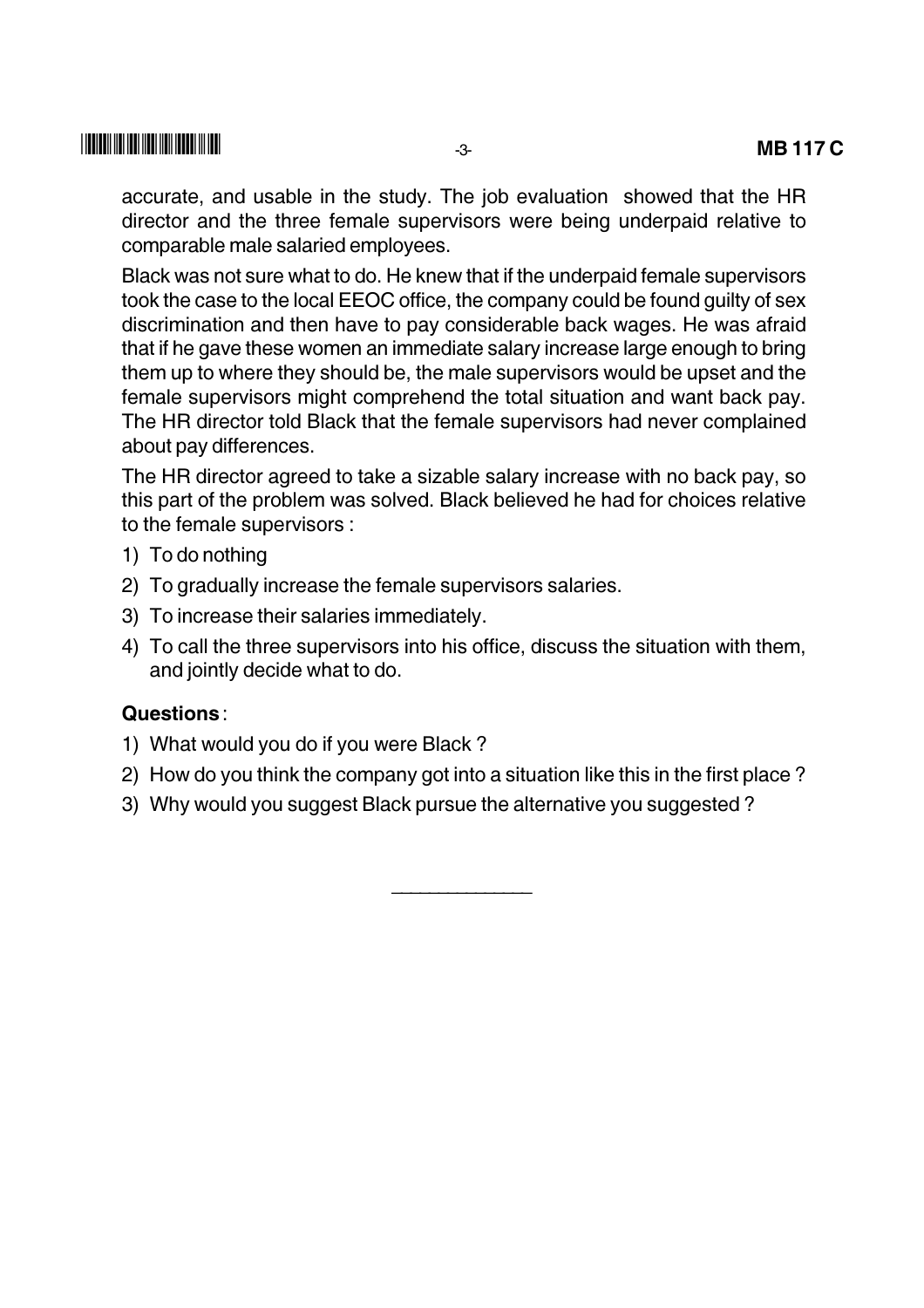**P.T.O.** 

## 

## III Semester M.B.A. Examination, July 2013  $(Electric - A)$ **FINANCE** Course - 18 A : Management of Infrastructure Financing

Time: 3 Hours

## SECTION-A

- 1. Answer any five the questions. Each question carries 2 marks :  $(5 \times 2 = 10)$ 
	- a) What is Mezzanine finance?
	- b) What are construction risks?
	- c) What is an escrow account?
	- d) What do you mean by viability gap funding?
	- e) What is regulatory tariff?
	- f) What is a brown field project?
	- q) Define project audit.

## $SFCITION - B$

#### Answer any four questions. Each question carries 5 marks :  $(4 \times 5 = 20)$

- 2. Outline a process chart of a typical infrastructure project.
- 3. Briefly explain the issues in corporation of PSU's in India.
- 4. What are the components of technical appraisal of an infrastructure project?
- 5. Write a note on BOOT structure of an infrastructural project.
- 6. What are the key elements of a PPP project?
- 7. Write a note on urban infrastructure in India.

**MB 118 A** 

Max. Marks: 75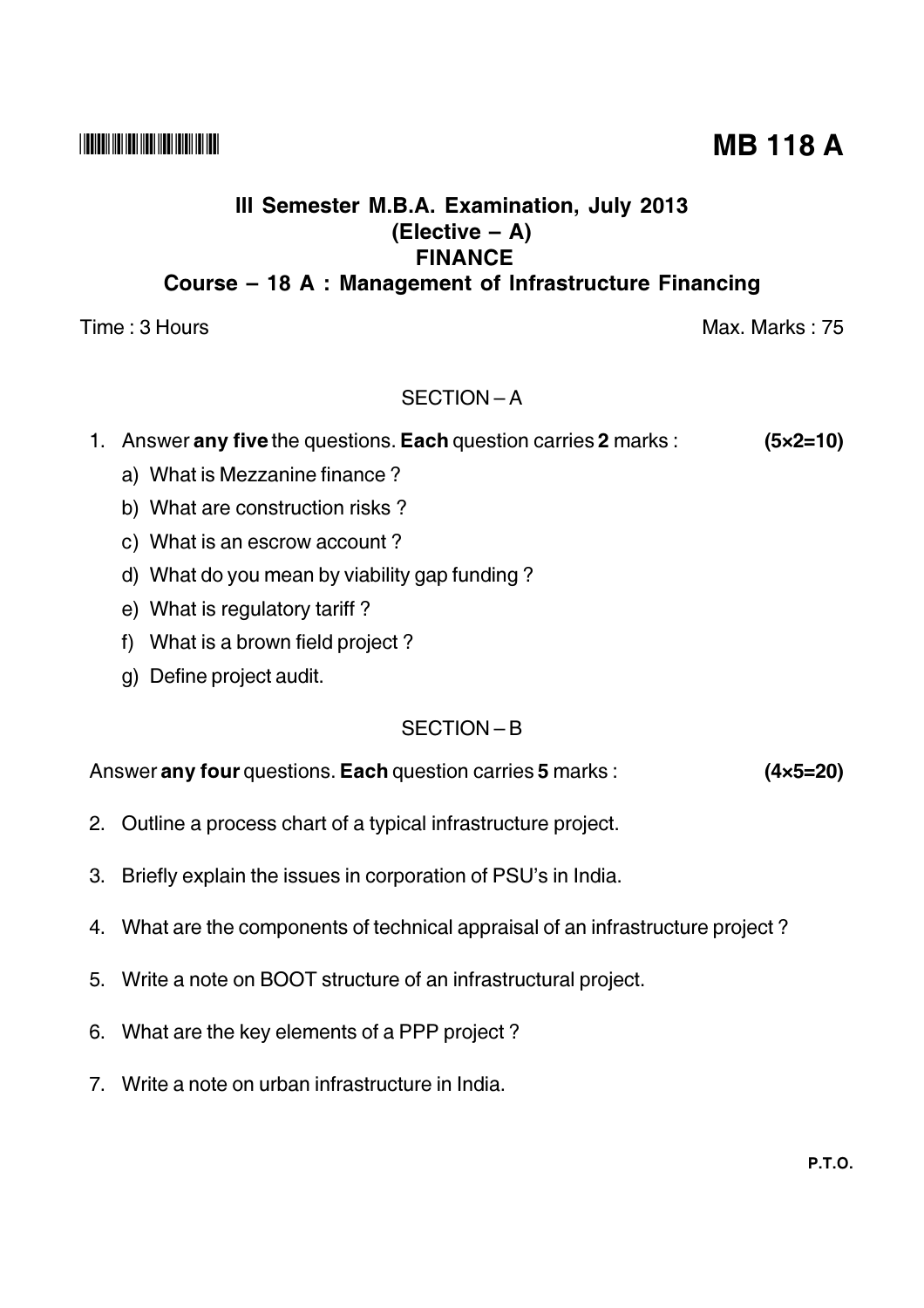## $SFCITION - C$

Answer any three questions. Each question carries 10 marks :

- 8. Enumerate the various risks that infrastructural projects face in India. How can they be mitigated?
- 9. Explain the various options in PPP model for a power generating project.
- 10. Discuss the various avenues of debt financing for infrastructure projects in India.
- 11. Describe the steps in project appraisal process.
- 12. Summarise empirical evidences on private sector participation in infrastructure in India

## SECTION-D

13. Case study (Compulsory):

Bangalore is one of the fastest growing cities in India with nearly one crore population as per 2011 census. The traffic conjestion, environment pollution are making the city an unpleasant place to live. There are many infrastructural problems that need to be addressed swiftly. BWSSB is trying its best to resolve the drinking water crisis but there is much more needed to be done since the jurisdiction of the city has gone beyond 40 Kms radius.

- 1) What do you suggest to address the drinking water crisis in the city?
- 2) What type of infrastructural project would you advice to take up the issue?
- 3) What could be the potential risks that the project would face?

 $(1 \times 15 = 15)$ 

 $(3\times10=30)$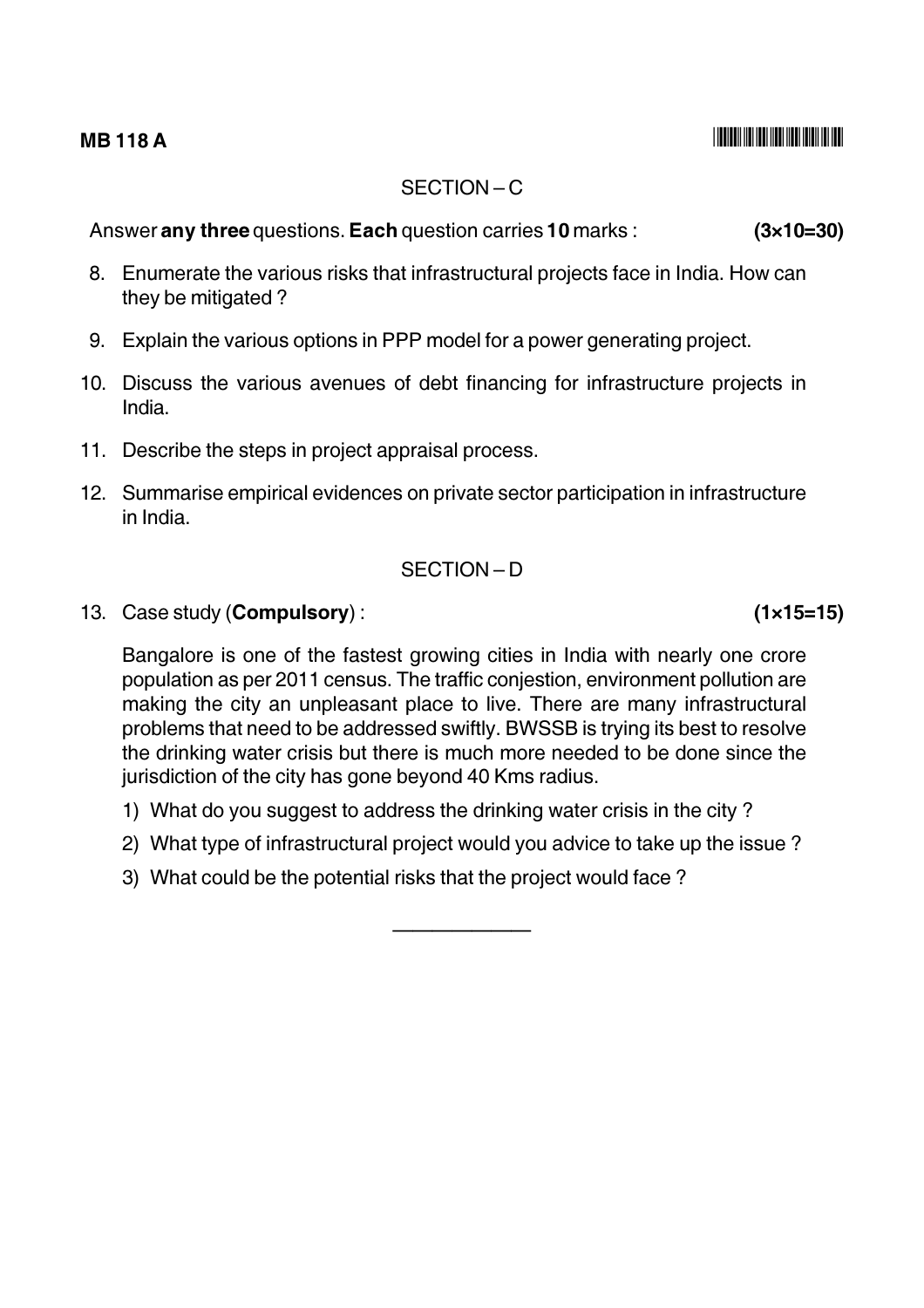## Third Semester M.B.A. Examination, July 2013 **MANAGEMENT** Elective - B : Marketing Course – 18B : Sales and Distribution Management

### Time: 3 Hours

### SECTION-A

- 1. Answer any five sub-questions. Each sub-question carries 2 marks.  $(5 \times 2 = 10)$ 
	- a) What is sales cycle?
	- b) What is personal selling?
	- c) What do you understand by sales budget?
	- d) What is sales territory?
	- e) What is pre-approach?
	- f) What is brand talk?
	- g) Define sales promotion budget.

#### SECTION-B

Answer any four questions. Each question carries 5 marks.

- 2. Explain the role of culture in developing a sound sales organisation.
- 3. What are the sales related policies pertaining to the product?
- 4. What is the difference between a suspect and a prospect?
- 5. What is telemarketing? Explain its features.
- 6. Explain the importance of sales quotas.
- 7. Discuss the importance of Herzberg's Two-Factor-Theory.

 $(4 \times 5 = 20)$ 

# **MB 118 B**

Max. Marks: 75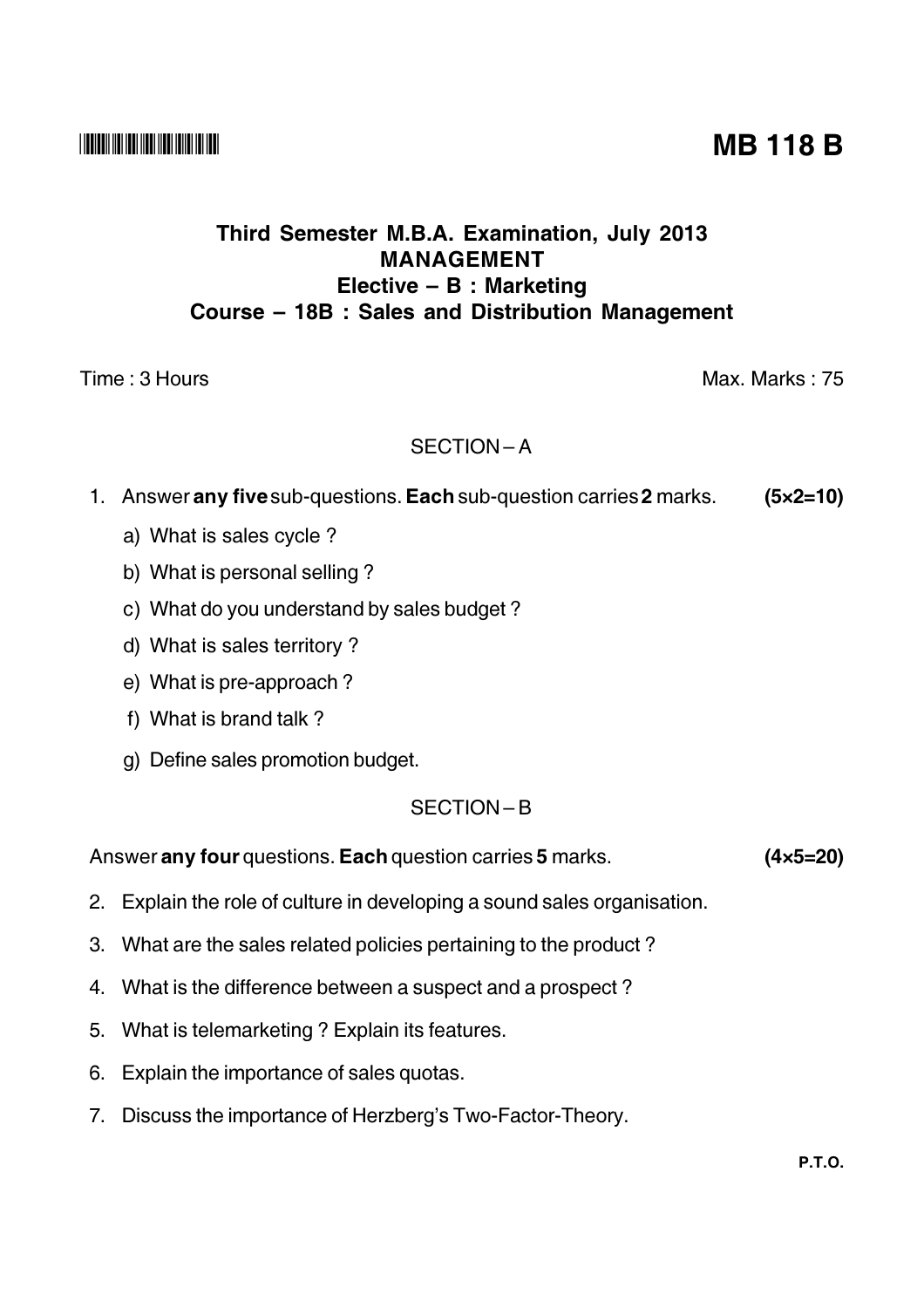#### SECTION-C

 $(3 \times 10 = 30)$ Answer any three questions. Each question carries 10 marks.

- 8. Critically evaluate different approaches to personal selling.
- 9. What is international sales management? Discuss the different international sales management practices.
- 10. Explain the importance of sales planning and discuss the causes of unsuccessful sales planning.
- 11. What is sales forecasting? Discuss the important sales forecasting methods.
- 12. What is logistic management? Discuss recent trends in logistics management.

### SECTION-D

13. Case study (**Compulsory**):

General Motors Corp. (GM), the world's largest automaker, came into existence in 1908. By mid-2005, GM had manufacturing bases in about 32 countries, sold its vehicles in about 200 countries, and employed around 324,000 people around the world<sup>60</sup>. GM's brands included Buick, Cadillac, Chevrolet, GMC, Holden, Hummer, Opel, and Pontiac. GM set records in industry sales in the US for the fourth consecutive year in 2004 for total trucks, pick-up trucks and sports utility vehicles. To improve and streamline its logistics system, GM entered into partnerships and joint ventures with various companies both on a global platform and locally.

The Brazilian subsidiary of General Motors was established in 1925. It was GM's largest subsidiary in South America. As of early 2004, GM Brazil had annual exports of over US\$1 million<sup>61</sup>. It exported Completely Knocked Down (CKD) kits to Chile and Colombia, built-up vehicles to GM Uruguay, Single Unit Pack (SUP) like Omega and Blazer to Paraguay, and passenger cars and vehicles to GM Argentina.

 $(1 \times 15 = 15)$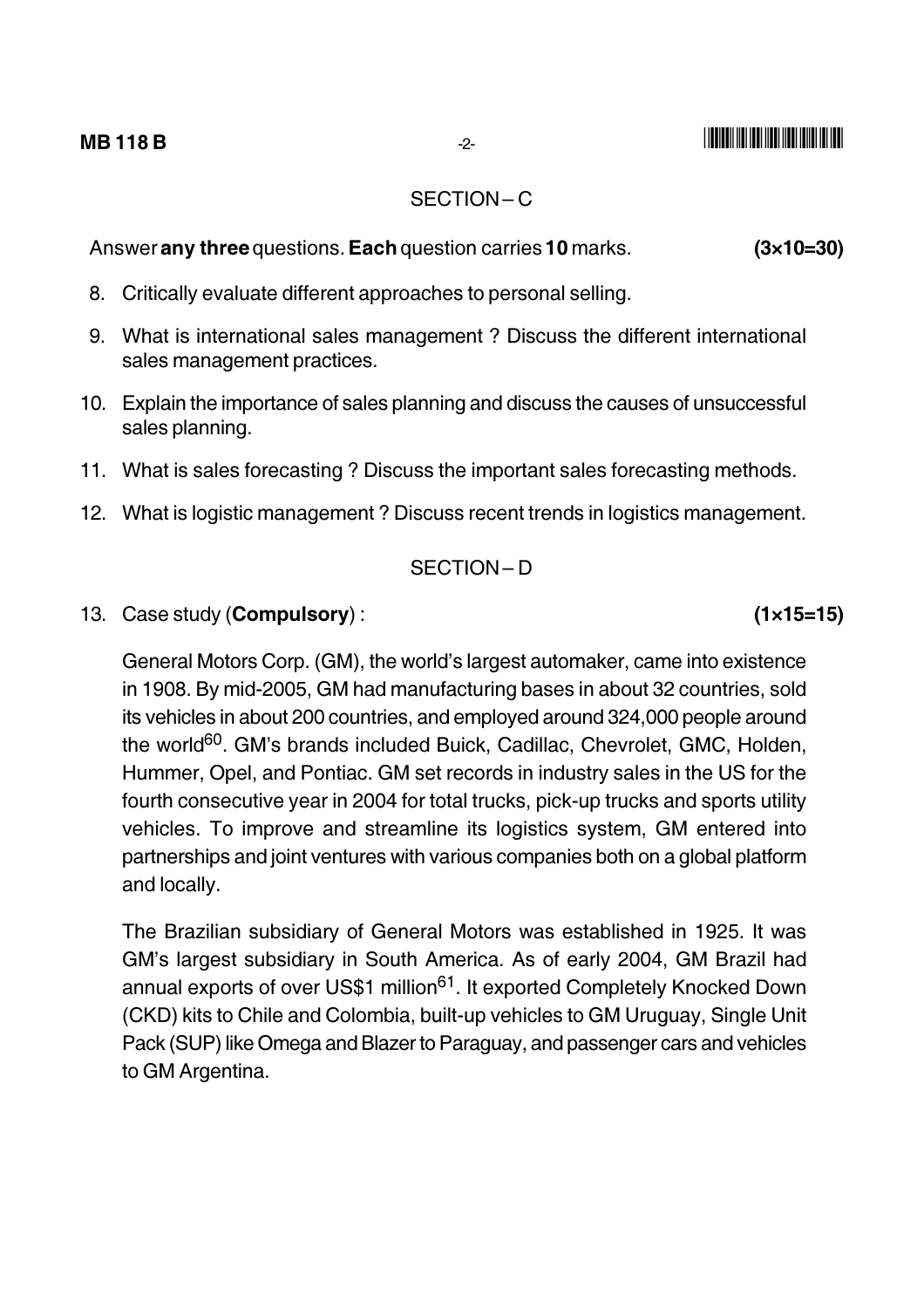In late 1990s, in a bid to introduce the economy range cars in Brazil. GM planned to start an assembly of 100,000 cars on an annual basis. For this purpose, GM needed constant inputs from various suppliers who were physically located about 1200 km away from the manufacturing site. Further, it also wanted to implement 'Just in Time' management, which emphasized the continuous supply of raw materials. This required an efficient logistics mechanism that would minimize the chances of supplier related delays. As Thomas Nationwide Transport Logistics (TNT) was already in a business relationship with GM in North America, Europe, Australia and Asia. TNT was the natural choice for GM Brazil as its third party logistics provider (3PL).

TNT introduced an efficient in-bound logistics system, which also included emergency plans for contingencies. To cut delays in production schedules. WAP<sup>62</sup> (Wireless Application Protocol) technology was used to monitor the line haul routes from GM plant. Any delay created an alert in the system, which used a track and trace mechanism. In addition, there was an hourly monitoring of the transport movement using the Global Positioning System (GPS). TNT also restructured the transport system to fully utilize the time of the transporters. This logistics system helped GM to avoid any shut down in the three years from 2001 to 2003. As a result of these changes, TNT received the '2002 Supplier of the Year Award' and 'Certificate of Merit' from GM. TNT was elected the 'Best Transportation Company' in Brazil in July 2001 and 'Best Company of the Year' in Brazil's Automotive Sector in November 2001. TNT received the ISO 9002 certification in 2002. In Mexico, the GM subsidiary utilized the services of Penske Logistics (Penske). Penske implemented a logistics system that provided real time updates from every supplier and carrier. This enabled proactive action on the inbound transportation network.

In 2000, GM had around 12,000 suppliers and daily shipments of 180 million 1b of materials; it produced more than 35,000 vehicles on a daily basis. Therefore, GM felt the need to outsource its logistics management and entered into a joint venture with CNF Inc. Instead of utilizing the services of CNF as a third party logistics provider like TNT or Penske, GM set up a separate company called Vector SCM (Supply Chain Management). Vector SCM was a fourth party logistics (4PL) provider that was set up to integrate all 3PL providers into one system.

 $-3-$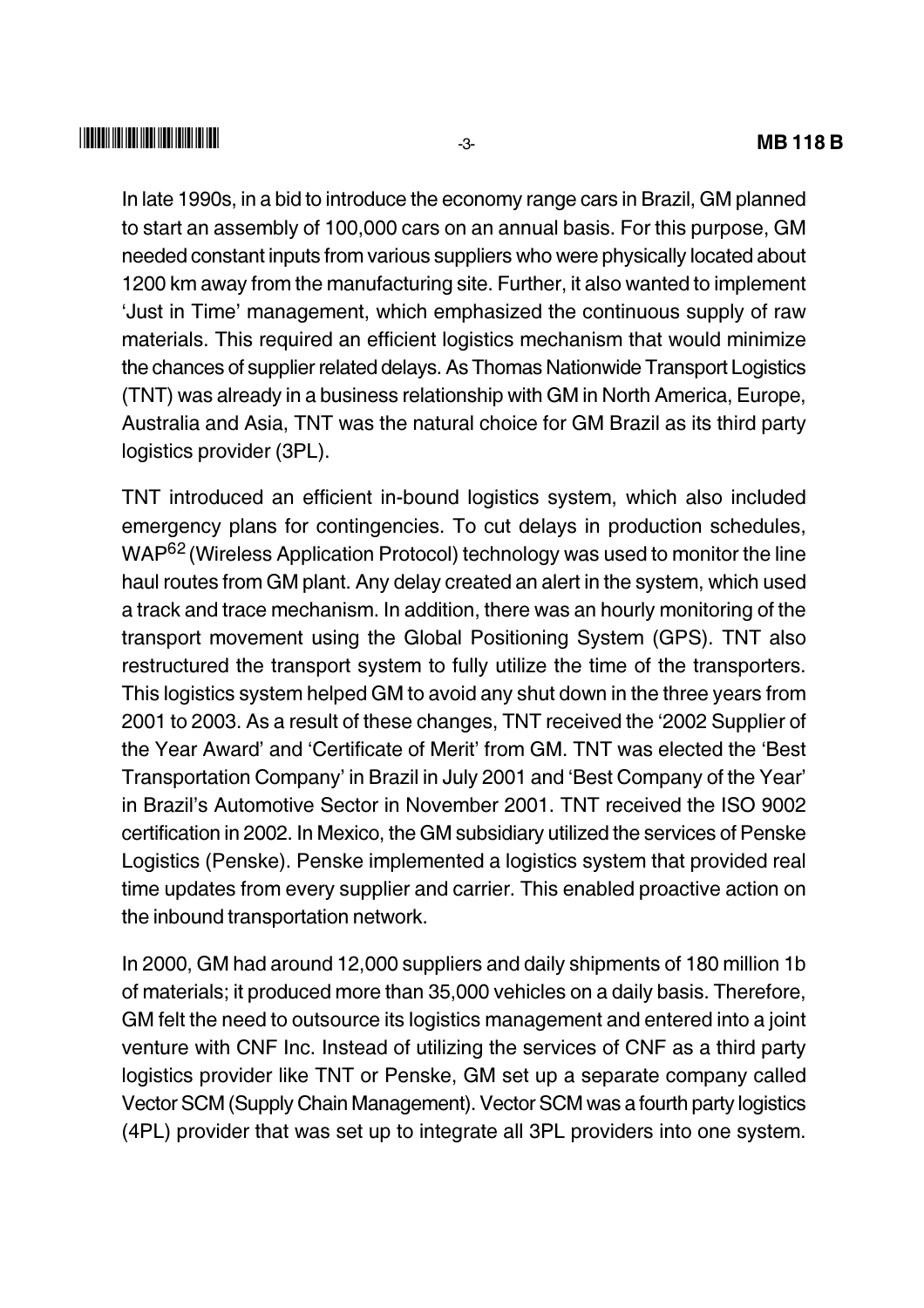#### **MB118B**

Under this arrangement. Vector SCM would manage logistics for all GM businesses across the world. The main reason behind this joint venture was to build an order to delivery (OTD) concept that would help in developing a build to order manufacturing machine. In the existing system at GM, once a vehicle was ready for delivery, there was a delay of 13 days due to non-coordination with the transport system. Another hurdle that GM faced was the slow information flow between the various components of the supply chain due to which the OTD concept was not being implemented. Therefore, GM needed a solution that would offer the status of the transit vehicles as well as identification of each vehicle depending on the kind of sales order it was fulfilling. This would enable GM to redirect the vehicle to any contingency requirements.

Vector SCM essentially provided a package of solutions that resulted in giving more visibility to GM on the supply chain angle. This included integrating the back end functions with the front end process, reducing total order cycle time to less than 50%, that is, from 60 days to around 15-20 days. Shipping time was also expected to come down from 13 days to 8 days. This would help speed up deliveries, resulting in better sales for GM. Vector SCM would also bear the logistics costs of GM that amounted to US\$5 billion. Vector SCM was to develop this system globally over a three-year transition phase which would gradually help GM to become a 'Bricks and clicks' organization.

#### Questions to Discussion

- 1) Why did GM Brazil choose TNT as its logistics partner? How did TNT help GM in achieving its objectives of following the just in Time concept? Explain by bringing out the advantages of logistics systems to GM.
- 2) Apart from generating a super efficient logistics system to help develop the OTD concept and increase Internet sales, what are the other benefits that GM could have obtained by forming a joint venture with CNF Inc. ? Why did it avoid the traditional contracting arrangement with the logistics firm?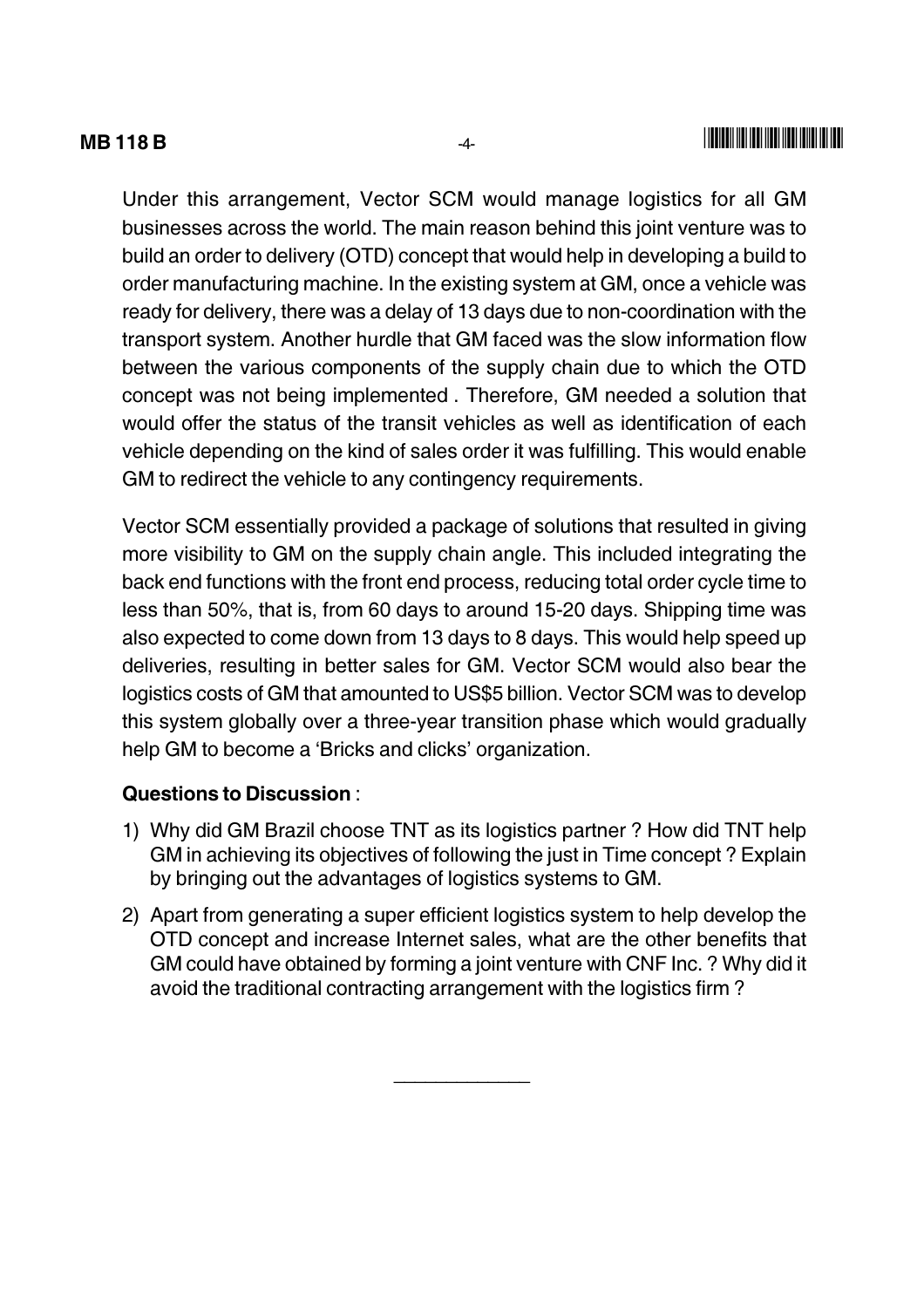## III Semester M.B.A. Examination, July 2013 **MANAGEMENT**

## Course – 18 C : Organisational Development and Change Management Elective - C : Human Resources

Time: 3 Hours

## SECTION-A

- 1. Answer any five sub-questions. Each sub-question carries two marks. (2x5=10)
	- a) What is Organisational Transformation?
	- b) What is 'Third wave consulting'?
	- c) What is T-Group Training?
	- d) What is the goal of process-consultation?
	- e) State Kurt-Lewin's model of change.
	- f) What are quality circles?
	- g) What are the similarities between coaching and mentoring?

### SECTION-B

Answer any four questions. Each question carries five marks.  $(4 \times 5 = 20)$ 

- 2. What is the role of a transformational leader in planned change?
- 3. Discuss some of the ethical dilemmas in OD practice.
- 4. What are the forces reshaping the changing world of work?
- 5. Discuss MBO approach in appraising performance.
- 6. Explain ways to overcome employees resistance to change.
- 7. What are the characteristics of high performing teams?

**MB 118 C** 

Max. Marks: 75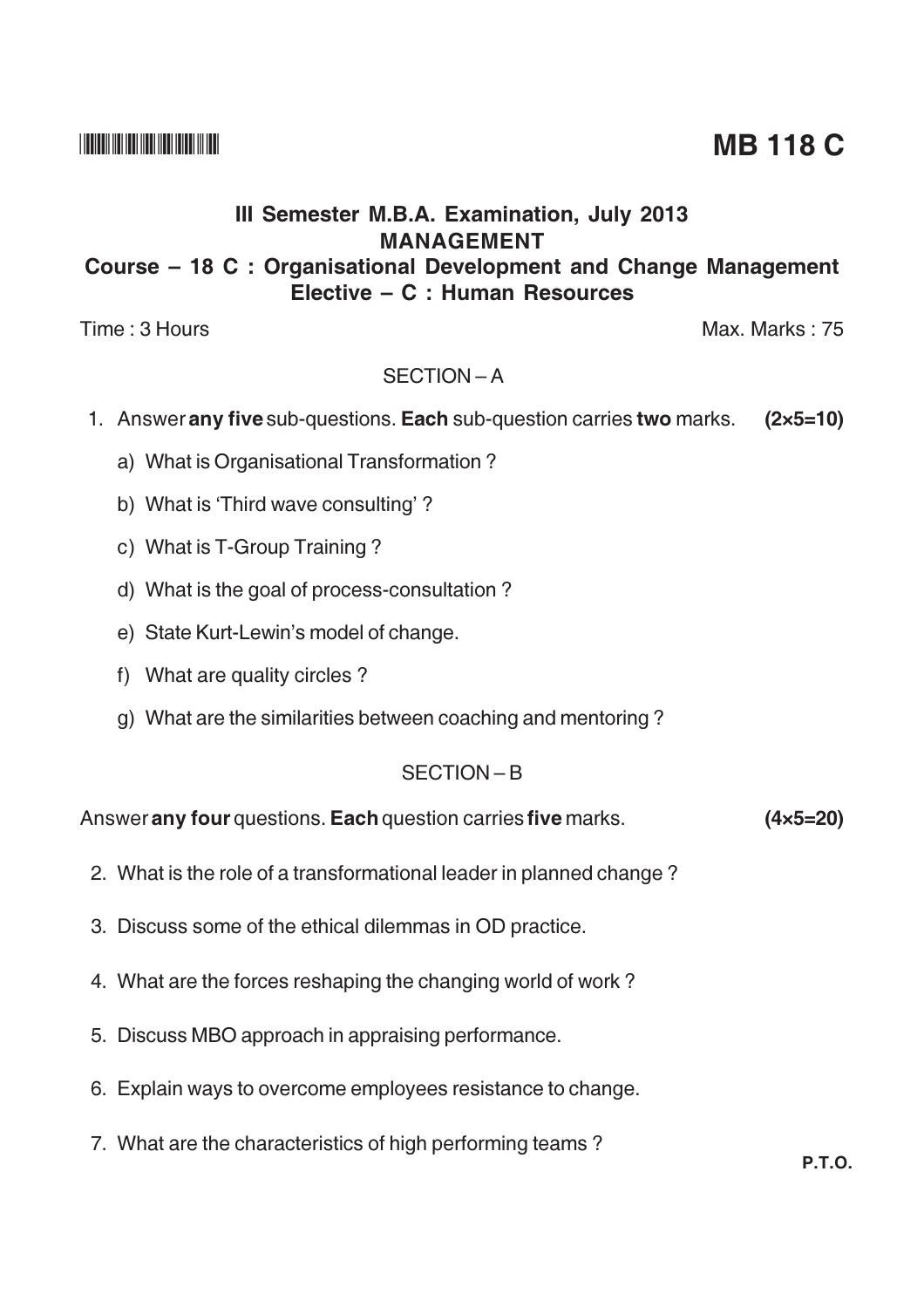#### **MB118C**

#### SECTION-C

Answer any three questions. Each question carries ten marks.

- 8. Explain the Diagnostic and Action component in OD process.
- 9. Explain factors to be considered while initiating change in an organisation.
- 10. Discuss the emerging areas of application of OD activities.
- 11. Explain Grid OD as an intervention mechanism.
- 12. Explain the techniques of creative problem solving.

#### SECTION-D

13. Case Study (compulsory):

"It all comes from the top", Microsofters say over and over again, when speaking of Bill Gates and his influence on the organization. "He wants to be Henry Ford. Andrew Carnegie, and the Rockefellers all rolled together", claims a critic. In a way, Gates deserves to be the arrogant dictator. He's the one who understood the value of the little program called DOS (Disk Operating System) and licensed it to IBM. Now he's the second richest' man in the United States. He expects his employees to have the same guts, drive and dedication that he does. He creates an excitement that his workers find alluring. "It feels really good to be around really bright people, to be part of the energy, the growth, all that money", observes Ray Bily, a former microsofter.

Part of the culture – the Microsoft way – is hiring the right people, those who share Microsoft assumptions and values. Gates likes them young; half his employees are now hired right from college and he'd like to increase that to 80 percent. (The original Microsoft staff is now aging into its thirties.) Since the company has recently experienced some serious challenge from the competition, the new twenty-something employees are even more driven, a lot less informal than the oldsters. As the organization grows larger (15,000 employees in all), it gets harder to control exactly what type of people are hired. Karen Fries notes, "We've just grown so fast. The real challenge is to find people who have the religion".

To instil the religion, Microsoft sends new hires such as marketing staff to marketing managers Boot Camp, a three week training camp in The Microsoft Way. One employee who lasted only three months recalls, "It was like camp. You all wear company T-Shirts: go through brainwashing on the way." Rites and rituals, systems and procedures, even stories and myths are clearly part of the way.

 $(3\times10=30)$